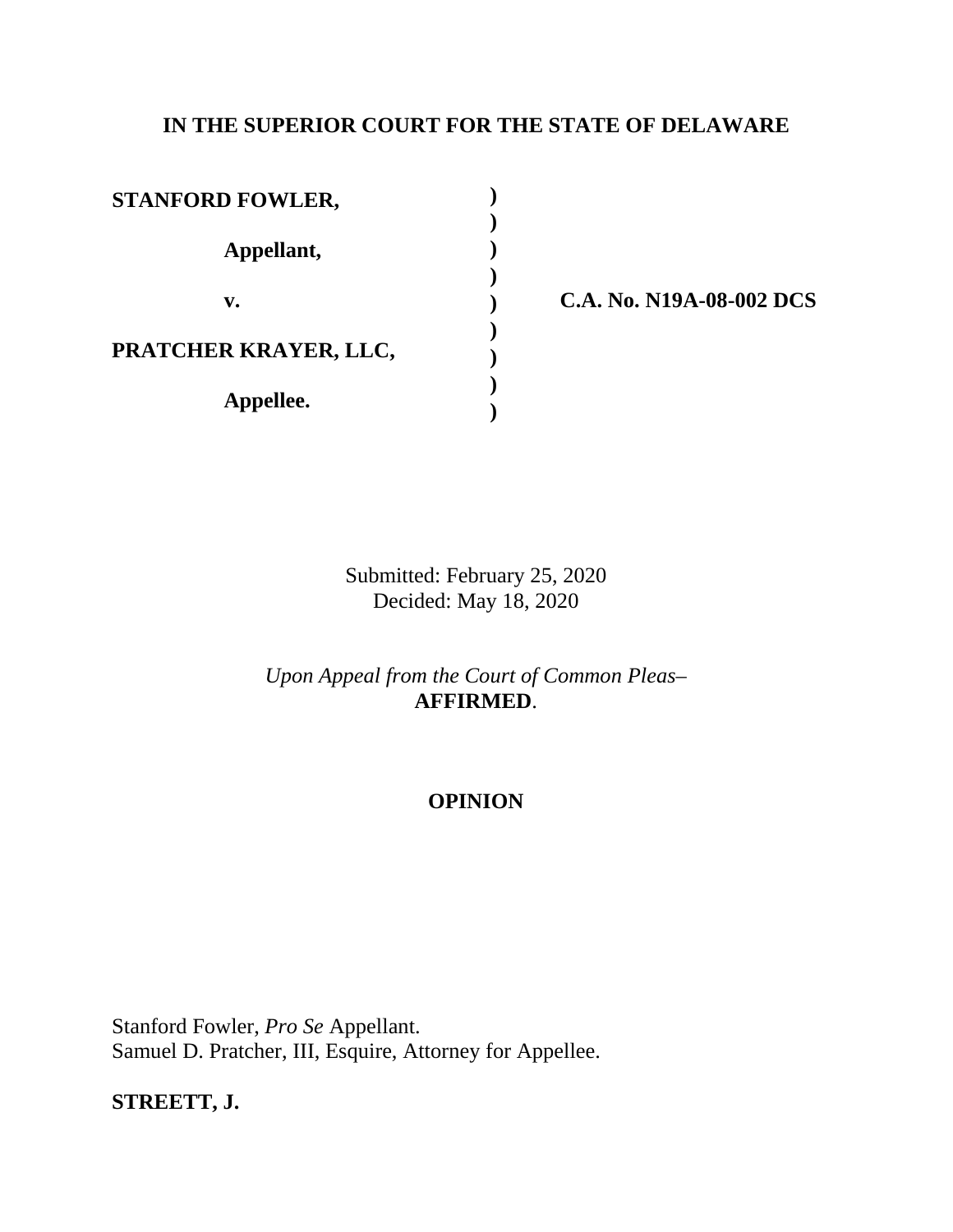#### **Introduction**

 Stanford Fowler (the "Appellant") unsuccessfully sued the law firm of Pratcher Krayer, LLC (the "Appellee") in the Court of Common Pleas.<sup>[1](#page-1-0)</sup> He had alleged that the law firm's fees, after a settlement involving a motor vehicle accident, did not comport with the retainer that he initially signed. This is an appeal of that decision.

Appellant had been involved in a multi-vehicle accident. Appellant eventually retained the law firm of Pratcher Krayer, LLC to represent him in a claim against one of the other drivers. [2](#page-1-1) Appellant exhausted his PIP benefits (including some loss of wages benefits) under his own insurance policy, Travelers Insurance ("Travelers"). The retainer agreement that Appellant signed provided for the firm to represent him against the other driver, who was represented by GEICO Insurance ("GEICO"). The retainer agreement stated that the attorney's fee would be one-third of Appellant's total award.<sup>[3](#page-1-2)</sup> A mediation was held and GEICO, that day, offered a settlement of \$60,000. Appellee explained the settlement offer and the approximate

<span id="page-1-0"></span><sup>&</sup>lt;sup>1</sup> Delaware Court of Common Pleas Case No. CPU4-19-000068

<span id="page-1-1"></span><sup>&</sup>lt;sup>2</sup> Attorney Samuel Pratcher began representing Appellant while Attorney Pratcher was employed at Weik, Nitsche & Dougherty. Attorney Pratcher subsequently left Weik, Nitsche & Dougherty to form Pratcher Krayer, LLC. Appellant chose to continue to be represented by Attorney Pratcher and transferred his case to Pratcher Krayer, LLC.

<span id="page-1-2"></span><sup>&</sup>lt;sup>3</sup> The retainer agreement was signed by Appellant and Attorney Pratcher while the latter was employed by Weik, Nitsche & Dougherty.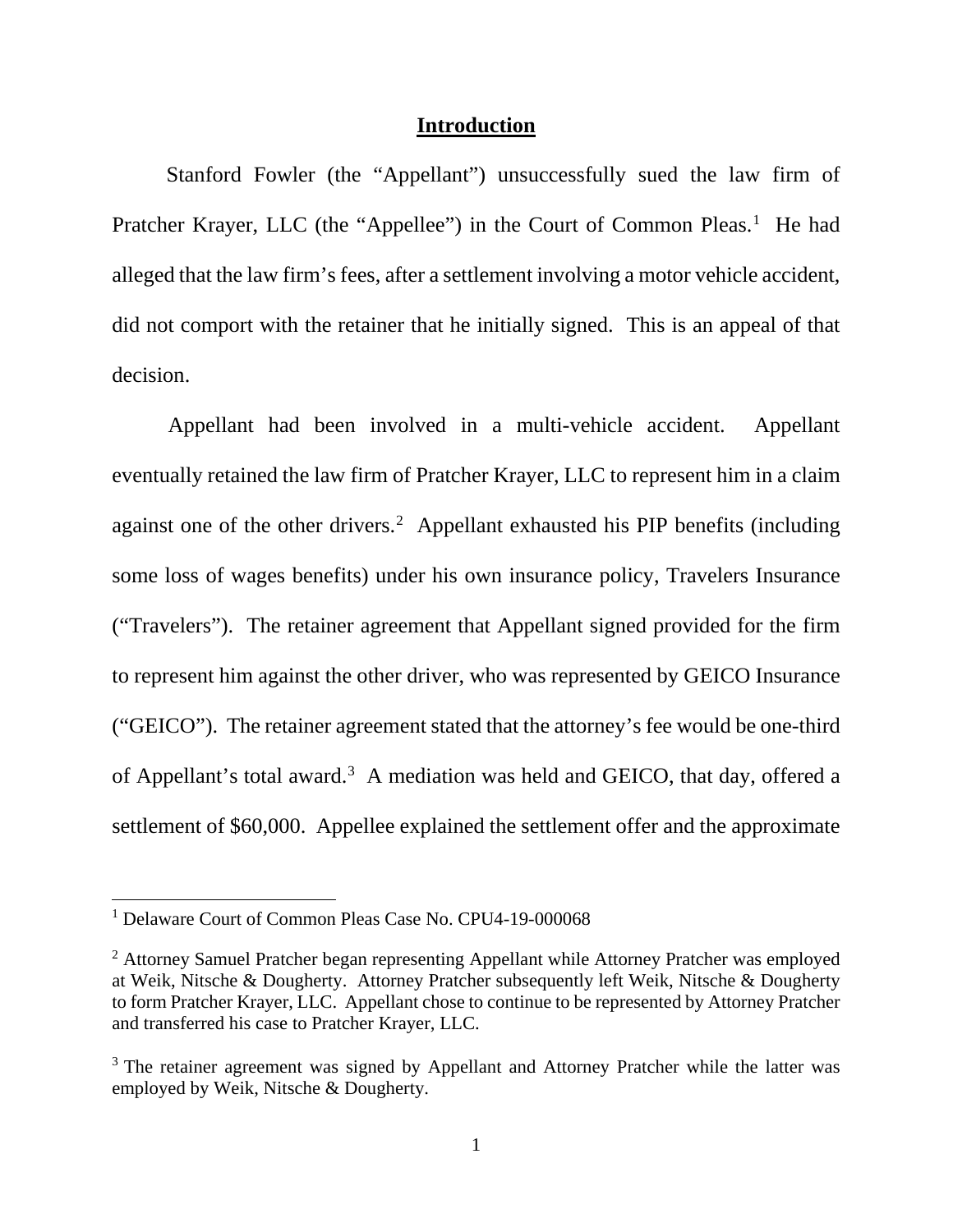sum of money that Appellant would receive after payment of the attorney's fee, expenses, etc. Thereupon, Appellant signed the settlement agreement. Shortly thereafter, GEICO sent a \$60,000 check and a release to Appellee's office. However, Appellant refused to sign the release because he believed that he was owed additional lost wages (which he calculated to be \$25,000), that \$25,000 should first be given to him from the settlement, and that Appellee's one-third fee should be determined from the remainder. As such, Appellant contended that Appellee was only entitled to one-third of \$35,000. Appellant sued the law firm in the Court of Common Pleas.[4](#page-2-0) The Court of Common Pleas decided in favor of the law firm, finding that Appellant did not meet his burden of proof. Appellant now appeals that judgment. For the following reasons, this Court affirms the Court of Common Pleas' decision.

# **Statement of Facts**

 On June 9, 2017, Appellant was involved in a vehicle accident, sustained physical injuries, and was out of work for a period of time. The police report

 $\overline{a}$ 

<span id="page-2-0"></span><sup>&</sup>lt;sup>4</sup> Appellant initially sued Attorney Pratcher personally but withdrew the lawsuit and then sued Appellee (Pratcher Krayer, LLC). The Complaint alleged that Appellee denied Appellant his \$25,000 out-of-work compensation award.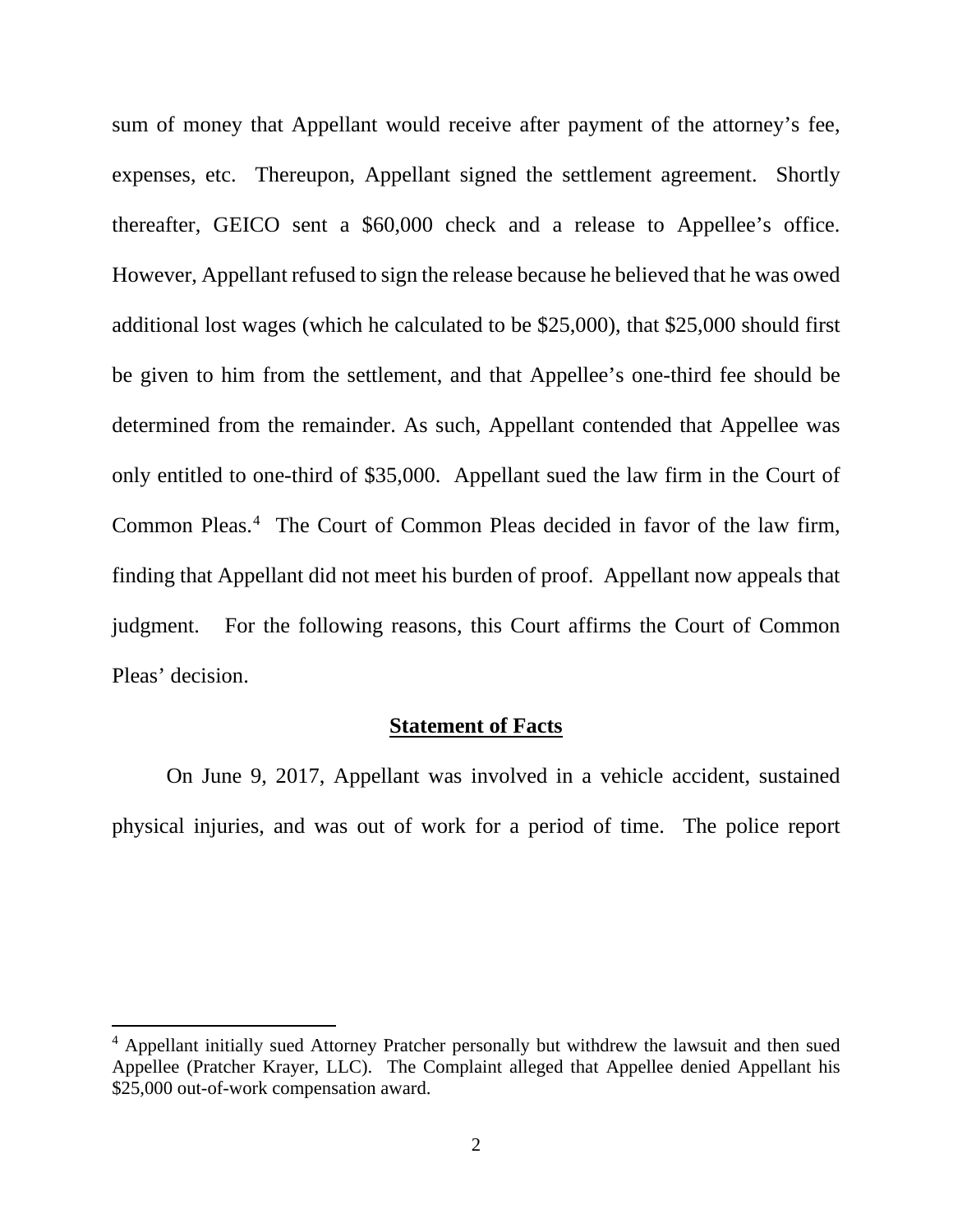indicated that another driver was at fault.<sup>[5](#page-3-0)</sup> Appellant was insured with Travelers and the other driver was insured with GEICO.

 On June 17, 2017, Appellant signed a retainer agreement with Attorney Samuel Pratcher at Weik, Nitsche & Dougherty to represent Appellant in a cause of action against that other driver. The agreement provided that the attorney's fee would be one-third of the total recovery. Specifically, it stated that:

[Appellant] agree<sup>[s]</sup> to pay said attorneys for services to be rendered pursuant to the retainer and employment a sum equal to thirty three and one third percent (33-1/3%) of the *total recovery* from [the other driver] on [Appellant's] said claim and cause of action on trial in Court, for which [Appellant] shall receive in settlement thereof, whether the settlement be made by [Appellant] direct or through said attorneys, or by any person or agencies whatsoever, together with all reasonable and necessary costs advanced incurred by said attorneys for [Appellant] in connection with the preparation, prosecution and handling of said claim and cause of action.<sup>[6](#page-3-1)</sup> (Emphasis Supplied).

At some point, Attorney Pratcher left Weik, Nitsche & Dougherty to form

Appellee law firm (Pratcher Krayer, LLC). Appellant chose to remain a client of

Attorney Pratcher and signed a transfer letter to have his case transferred to Appellee

<span id="page-3-0"></span><sup>&</sup>lt;sup>5</sup> The police report of the accident states that the other driver was "[o]perating vehicle in inattentive, careless, negligent, erratic, reckless or aggressive manner. The report states that Appellant's actions did not contribute to the accident. Appellee's Answer Brief, at Ex. A.

<span id="page-3-1"></span><sup>6</sup> *Id.* at Ex. B.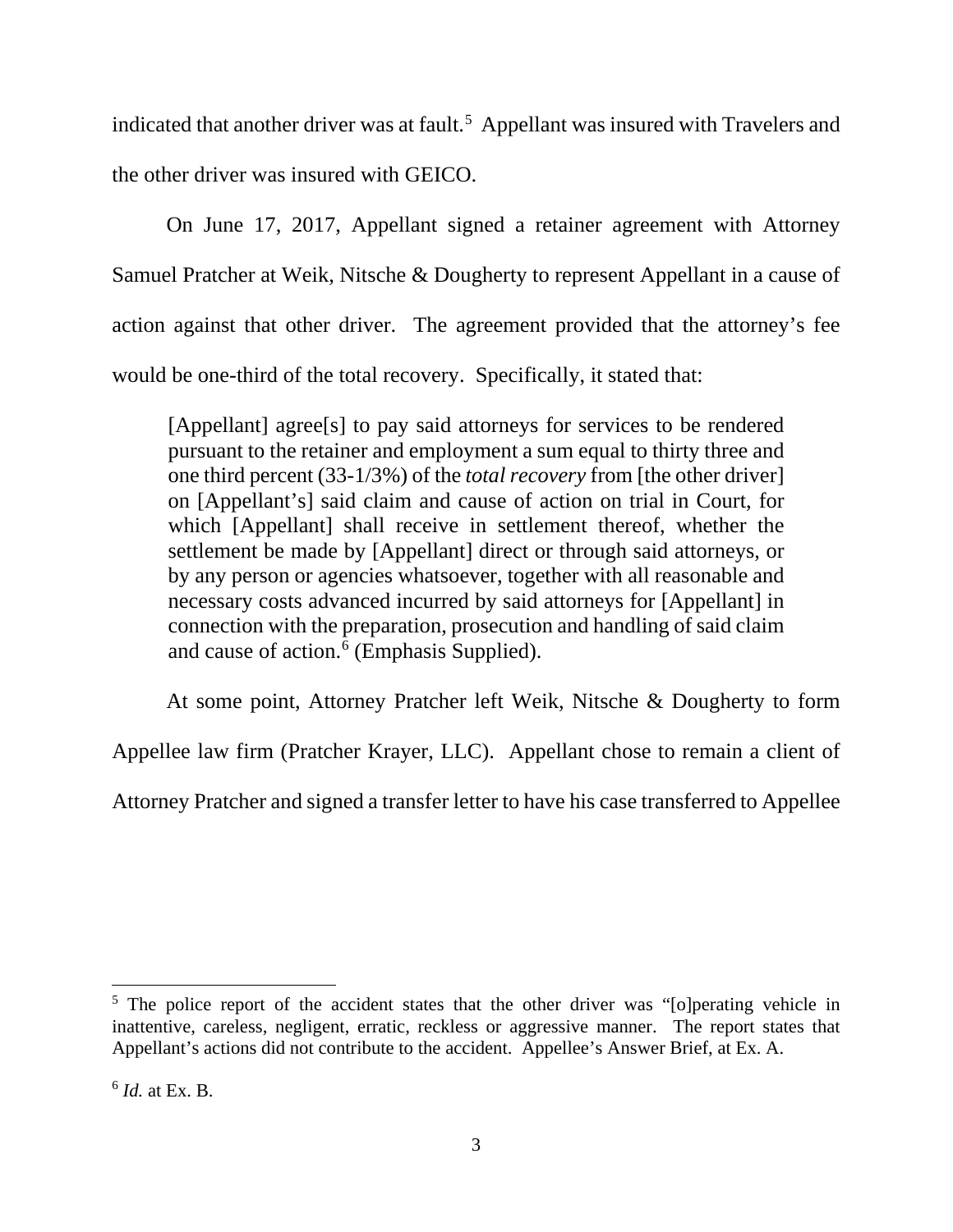law firm.<sup>[7](#page-4-0)</sup> The transfer letter clearly stated that the terms of the retainer agreement would also transfer.

 On September 18, 2018, Appellant and GEICO, at mediation, reached a settlement agreement for \$60,000. The settlement agreement stated:

The parties agree as follows: In exchange for an executed General Release and Stipulation of Dismissal of all claims with prejudice, the defendant [the other driver] will pay the plaintiff [Appellant] \$60,000. The plaintiff is responsible for all outstanding medical expenses and/or health insurance liens, exclusive of PIP.

*All parties have entered into this agreement by their own volition and understand the terms of the settlement. This document was reviewed by the parties before execution.* [8](#page-4-1) (Emphasis Supplied).

Appellant signed the agreement after Appellee provided Appellant with a written estimate of what Appellant would ultimately receive (including a breakdown of medical expenses, costs, and the attorney's fee).

 On September 24, 2018, GEICO sent a \$60,000 check and a General Release form to Attorney Pratcher for Appellant to sign. The release form would discharge the other driver and GEICO from future claims. Appellant was required to sign the release form before the \$60,000 settlement check could be cashed.

<span id="page-4-0"></span> $<sup>7</sup>$  At trial, Attorney Pratcher stated that he started the Appellee law firm and Appellant decided to</sup> follow Attorney Pratcher to the Appellee law firm. Attorney explained that Appellant signed the transfer letter and that it "clearly stated that any attorney's fees and costs would remain the same." Trial Transcript, at 32-33. The transfer letter was admitted into evidence at trial.

<span id="page-4-1"></span><sup>8</sup> Appellee's Answer Brief, at Ex. F.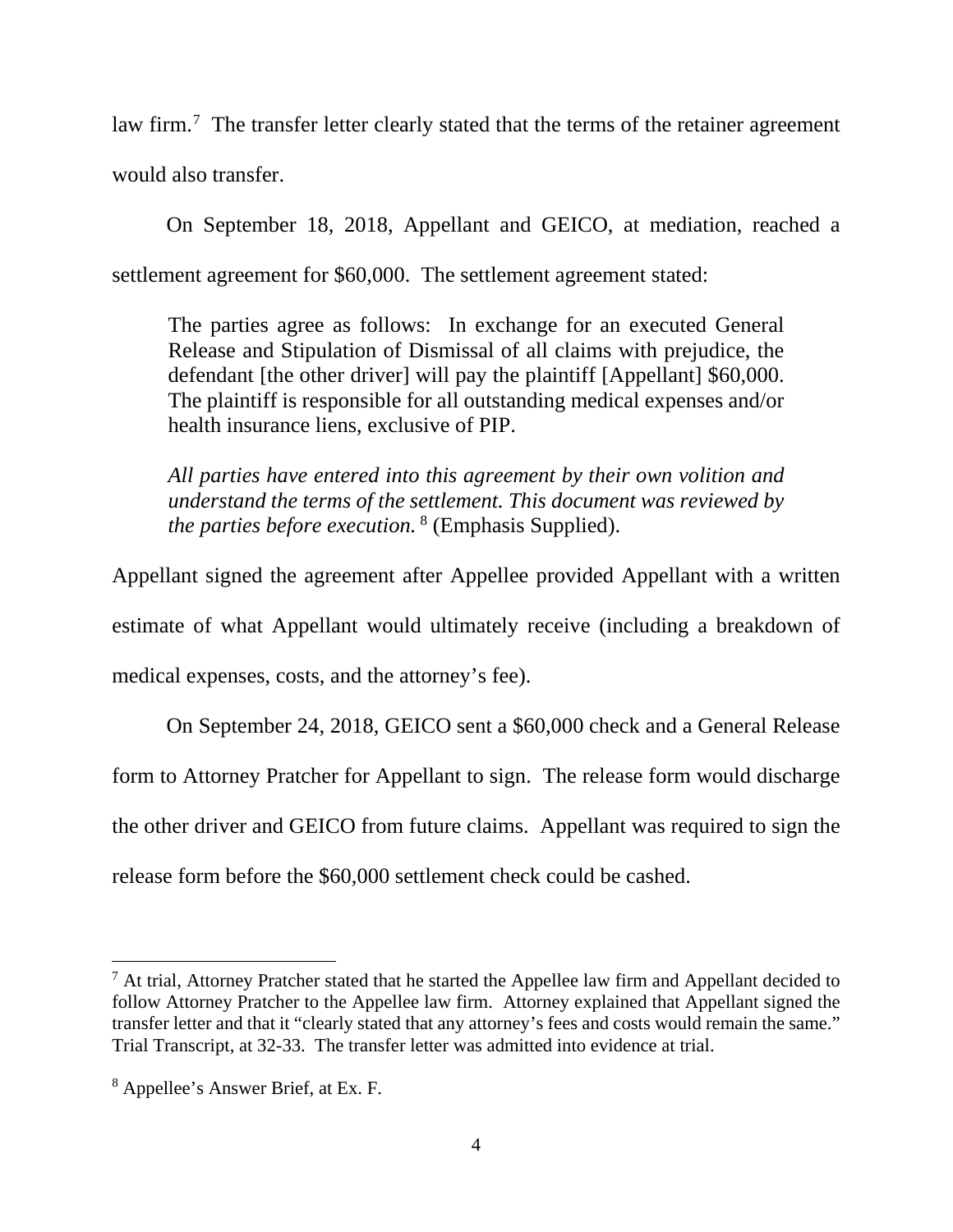On October 5, 2018, Appellant met with Attorney Pratcher concerning the GEICO check. Appellant refused to sign the release. Appellant stated that he (Appellant) was entitled to \$25,000 in out-of-work compensation that he believed should not be included in the settlement amount when calculating the attorney's fee. Appellant contended that \$25,000 should first be deducted from the \$60,000 settlement amount prior to calculating the attorney's fee. Attorney Pratcher disagreed and explained that the signed retainer agreement clearly stated that Appellee law firm was entitled to one-third of the entire (\$60,000) settlement amount.[9](#page-5-0) Appellee advised Appellant that he could seek other professional advice and/or talk to the mediator about this issue.

## **Procedural History**

 On October 25, 2018, Appellant filed a *pro se* lawsuit in the Court of Common Pleas (the "Trial Court") that named Attorney Pratcher personally. The Trial Court dismissed the lawsuit, informing Appellant that he could not sue Attorney Pratcher personally.

 On January 11, 2019, Appellant then filed the instant action against Appellee. The Complaint stated in its entirety:

 $\overline{a}$ 

<span id="page-5-0"></span><sup>&</sup>lt;sup>9</sup> Appellant also asserts that he asked Attorney Pratcher to appeal the settlement agreement and sue the other driver for pain and suffering and that Attorney Pratcher refused. *See* Appellant's Reply, at 2.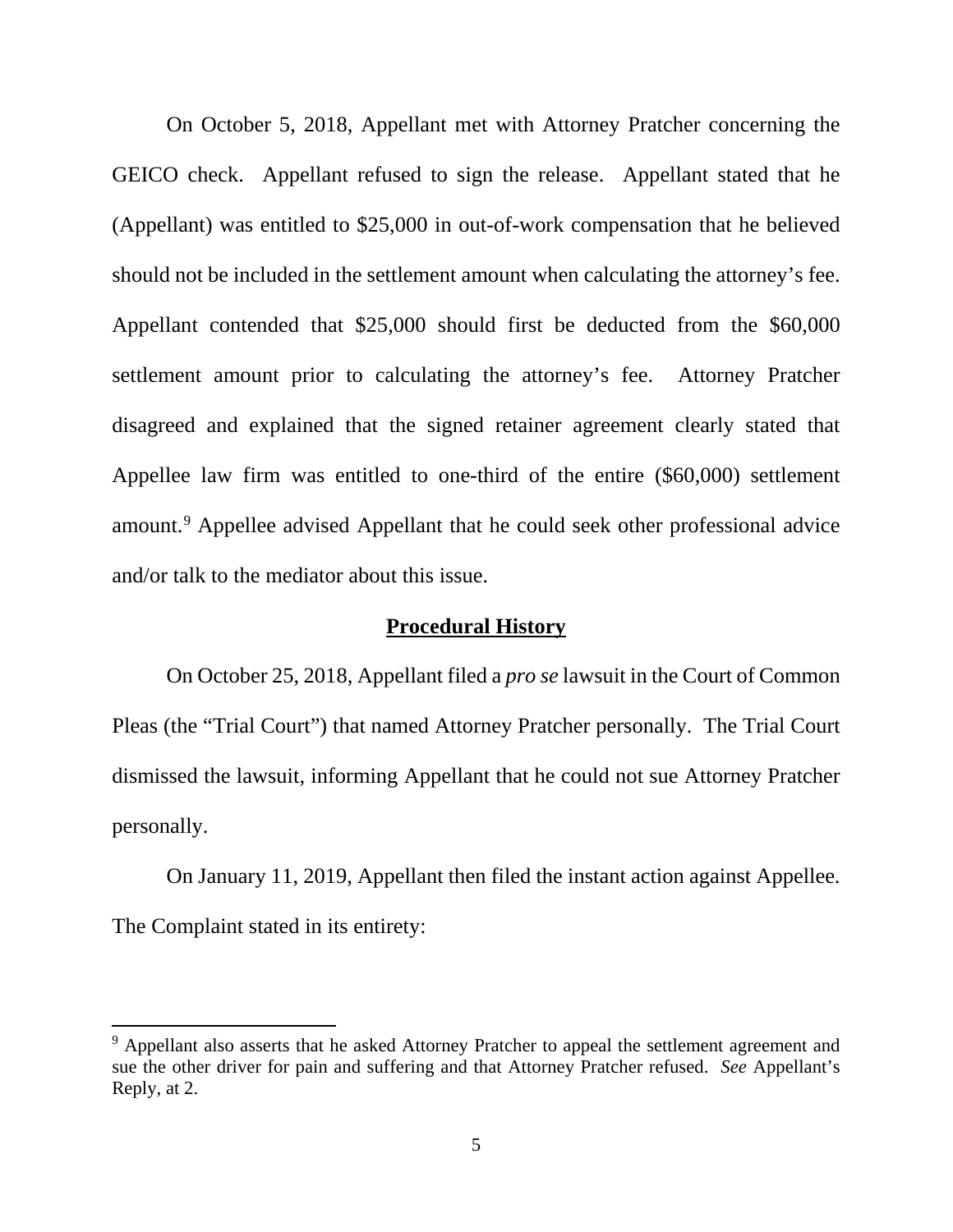On June 09, 2017, I had a motor vehicle accident, which I sought an attorney with a firm in which Mr. Pratcher represented. The paralegal I spoke with, only know as Ryan, signed me up with the company. I was out of work because of the accident and she told me my out of work award would be mine and not the company's. Shortly after, Mr. Pratcher acquired his own firm in which I chose to stay with him. He assured me that nothing would change [and] everything would remain the same as before. On September 24, 2018 at Settlement, Geico awarded me \$25,000 for my out of work compensation of which Mr. Pratcher is denying me which means he has gone against Geico's award. $10$ 

On July 24, 2019, a trial was held in the Court of Common Pleas.<sup>[11](#page-6-1)</sup> Appellant presented three witnesses, Erin Radulski, Esq., a GEICO staff attorney who represented the other driver in the underlying claim;<sup>[12](#page-6-2)</sup> Dawn Becker, Esq., GEICO's managing attorney who was Ms. Radulski's supervisor;<sup>[13](#page-6-3)</sup> and Appellant who testified on his own behalf. Appellee was represented by Attorney Pratcher, who did not call any witnesses.

 $\overline{\phantom{a}}$ 

<span id="page-6-2"></span><sup>12</sup> Appellant subpoenaed Ms. Radulski.

<span id="page-6-0"></span><sup>&</sup>lt;sup>10</sup> Complaint, C.A. CPU 4-19-000068.

<span id="page-6-1"></span><sup>&</sup>lt;sup>11</sup> The following documents were placed into evidence: Appellant's Complaint, Appellee's Answer, and Appellee's requests for admissions. In addition, Appellant's paystubs, photographs of Appellant's damaged vehicle, the attorney retainer agreement, the law firm transfer letter, a medical authorization letter, a letter from Attorney Pratcher advising Appellant that mediation was scheduled, the settlement sheet with award estimates, the settlement agreement, and GEICO's release form were included.

<span id="page-6-3"></span><sup>&</sup>lt;sup>13</sup> Ms. Becker was in attendance at the trial but not scheduled to be a witness. The Trial Court asked her to identify herself and Ms. Becker informed the court that she is Ms. Radulski's supervisor. Appellant then asked the court if he could question Ms. Becker. The court agreed.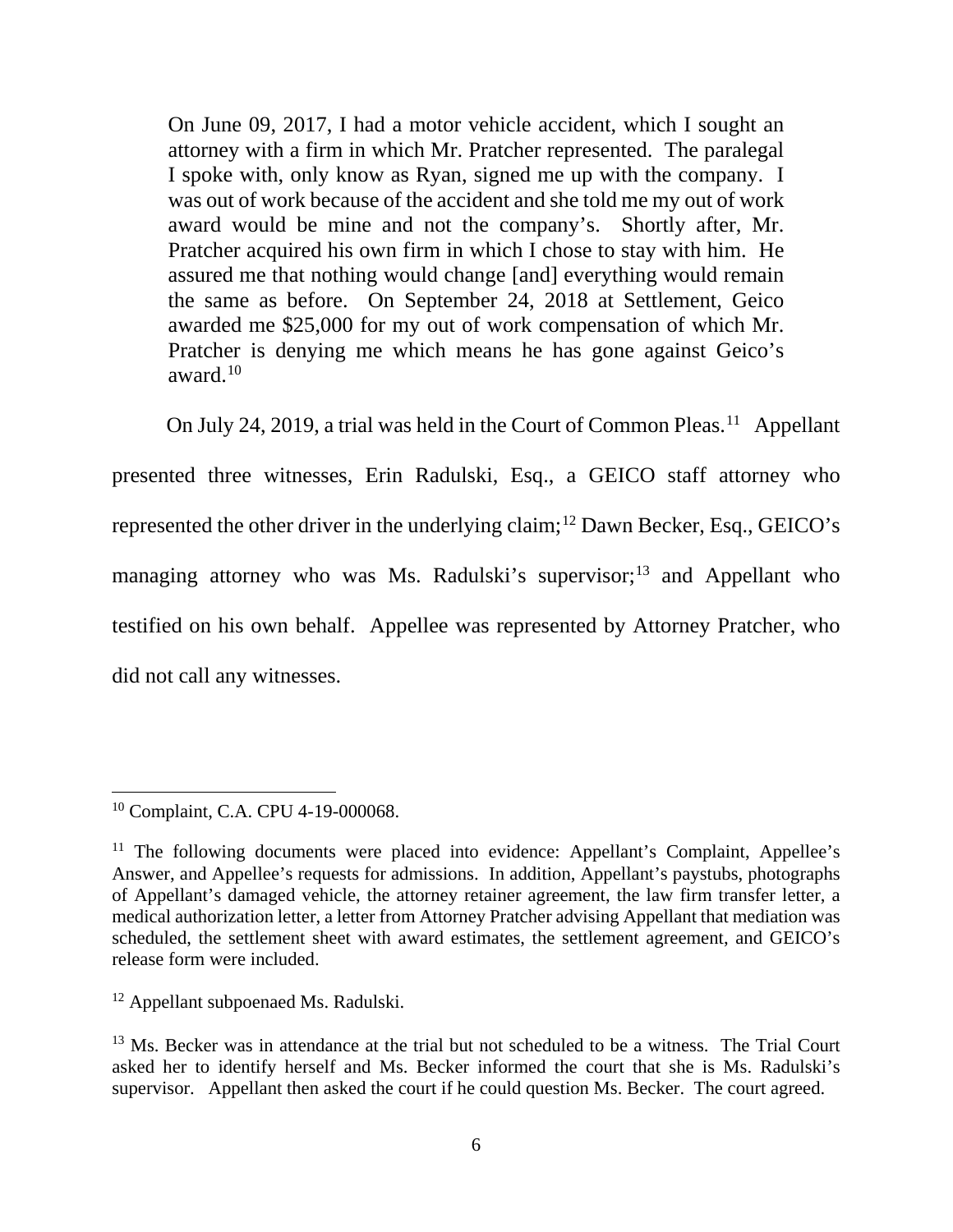Ms. Radulski testified that she defends motor vehicle cases assigned to her by GEICO. She represented the other driver (GEICO's insured) in the underlying accident case. She stated that the case settled at mediation for \$60,000, the parties signed the settlement agreement, and a check and release were sent to Appellee. She also said that she had been trying to obtain the release from Appellant ever since the case settled and the check has not been cashed.

 Ms. Radulski also testified that the \$60,000 settlement was a lump sum and not itemized, allocated, or broken down in any way. When Appellant asked Ms. Radulski whether she remembered telling him that \$25,000 of the settlement was for out-of-work compensation, Ms. Radulski stated that she did not recall saying that and that she would not have said that because she does not delineate out-of-work compensation in her settlement agreements.[14](#page-7-0) She also explained that GEICO does not pay anything to a plaintiff until there is a final settlement. She testified that it was her understanding that the \$60,000 settlement agreement resolved the entire matter.

 Ms. Becker testified about GEICO's general process in arriving at a settlement offer. She stated that a plaintiff's out-of-pocket expenses, including loss of wages, would be included in the evaluation of that plaintiff's case. After the evaluation, a

<span id="page-7-0"></span> $14$  At the hearing, Appellant accused Ms. Radulski of not being forthcoming on this issue. Trial Transcript, at 45.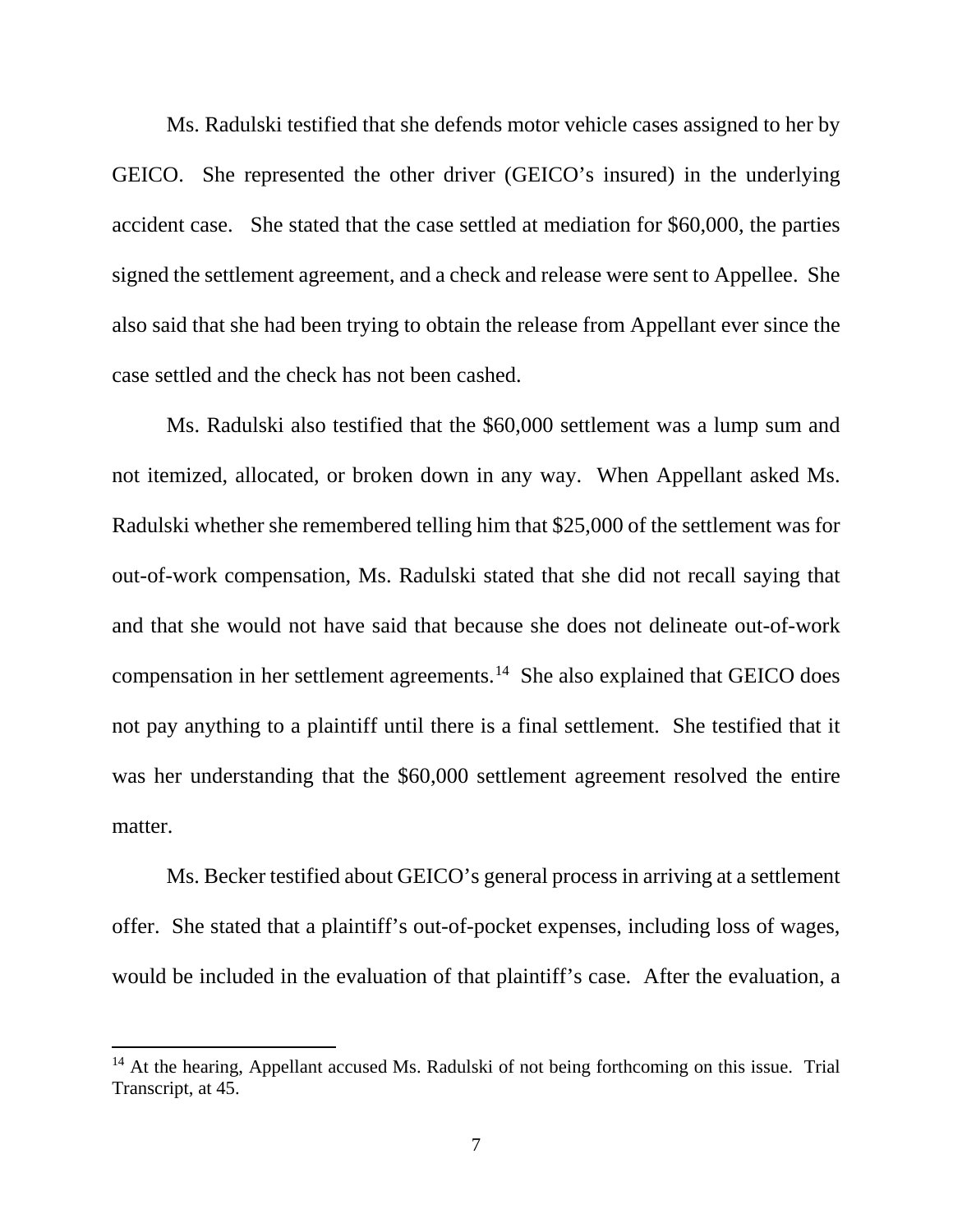lump sum amount to settle the case would be determined. In response to Appellant's question about whether out-of-work compensation is awarded at the end of mediation, Ms. Becker stated that "[n]othing is considered individually, it is a full and final settlement."[15](#page-8-0) She further explained that "when a settlement is reached in each and every case we handle, it is a full and final settlement, it is not piecemeal, it is over, it is done, a release is signed, that case is closed."[16](#page-8-1)

The Trial Court then asked Ms. Becker:

And just for the record so it's clear, when GEICO chooses to settle a case, they evaluate the claim, all aspects of the claim, property damage, bodily injury, medical bills, lost wages, any other claims that were made, you come up with a dollar amount and that's the amount that's tendered in the settlement, how that is – and you don't apportion that in any way?[17](#page-8-2)

Ms. Becker responded, "That is correct… that's how the case was evaluated, as a lump settlement, we never delineate, never have, never will."[18](#page-8-3) She also explained that once a release is signed and the check is cashed, the case is considered resolved and GEICO has no further involvement.

<span id="page-8-1"></span><sup>16</sup> *Id.*

 $\overline{a}$ 

<span id="page-8-2"></span><sup>17</sup> *Id.* at 57.

<span id="page-8-3"></span><sup>18</sup> *Id.* at 57-58.

<span id="page-8-0"></span><sup>15</sup> *Id.* at 56.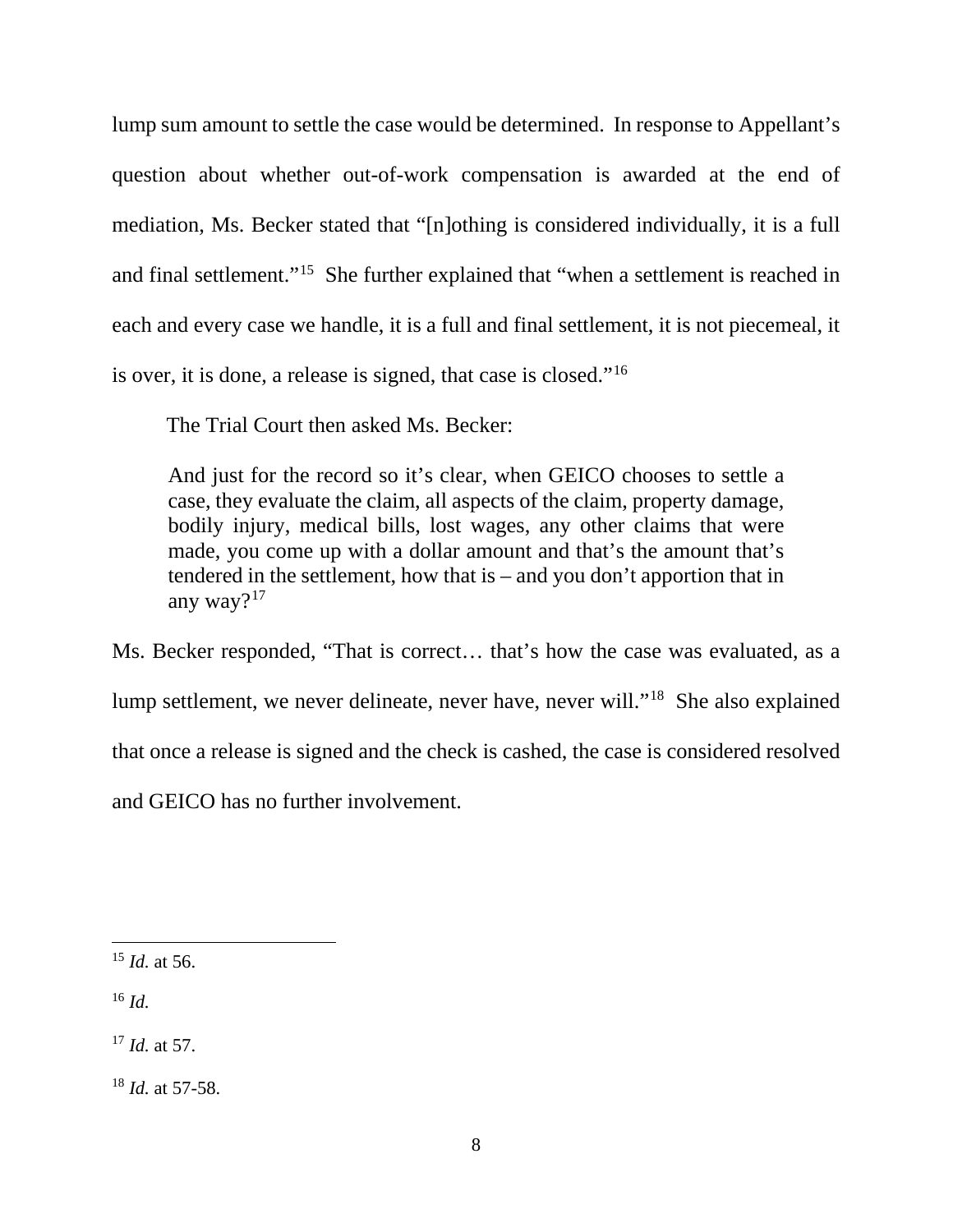Appellant then testified. Appellant presented three months of pay stubs as a basis for estimating that his out-of-work compensation should be \$25,000. He also stated that GEICO told him that he would receive \$25,000 as compensation for loss of wages.

 Appellant testified that he retained Pratcher Krayer to pursue a claim against the other driver and Attorney Pratcher sent a letter to Appellant's insurance company (Travelers) asking them to pay Appellant's lost wages. Travelers then paid Appellant for loss of wages through July 11, 2017. Appellant asserted that Appellee's letter to Travelers proves that Appellee knew that he wanted compensation for loss of wages from Travelers and from GEICO. As such, Appellant reasoned, Attorney Pratcher should have informed him that GEICO would not issue a separate check for any out-of-work compensation in addition to the \$60,000 agreed to in the settlement agreement.

 Moreover, Appellant testified, Attorney Pratcher and a paralegal ("Ryan") assured Appellant that Appellee law firm was not representing Appellant regarding his out-of-work compensation (and would not charge a fee for helping him to obtain out-of-work compensation). Appellant explained that he transferred his case from Weik, Nitsche & Dougherty to Appellee law firm because of this assurance. Appellant also believed that Appellee would not collect an attorney's fee on any out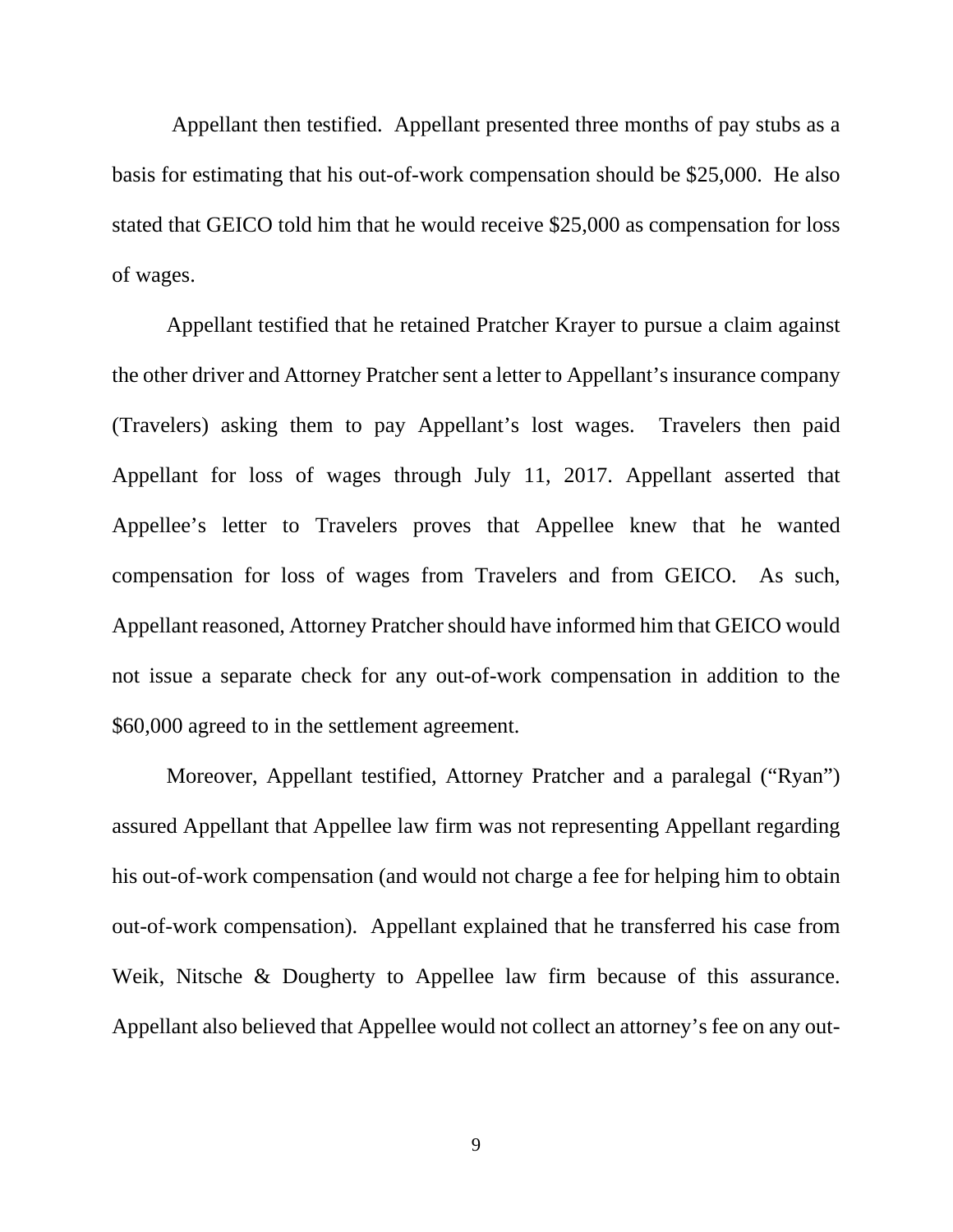of-work compensation from GEICO because Appellee had not charged an attorney's fee for successfully prompting Travelers to issue payment for loss of wages.[19](#page-10-0)

 Appellant also asserted that he paid his mortgage and medical expenses, while out of work, "with the expectation that [he would] get that [amount] back based on [his] out-of-work compensation."<sup>[20](#page-10-1)</sup> Appellant felt that Attorney Pratcher should have told Appellant that accepting the settlement was not "a smart move" and that Appellant "should object ... [to putting the] out-of-work compensation in a pool."<sup>[21](#page-10-2)</sup> Appellant accused Attorney Pratcher of "lead[ing] [Appellant] down a road that [Appellant] didn't understand and didn't know that this is the way he do -- do other business."[22](#page-10-3) 

Appellant contended that:

[A]s my lawyer, he -- he should have -- he should have let me know from the -- from the door that this is what happened, this is what we do as lawyers. If he goes to the -- to -- you know, to -- to a settlement and your out-of-work money get involved, then I have to get a cut out of it. I have no problem with Mr. -- Mr. Pratcher getting his one-third from whatever else -- from -- you know, from the stuff that he got. I have no problem with Mr. Pratcher getting that money. I'm not going up against

<span id="page-10-1"></span><sup>20</sup> *Id.* at 78.

<span id="page-10-2"></span> $^{21}$  *Id.* 

l

<span id="page-10-3"></span><sup>22</sup> *Id.*

<span id="page-10-0"></span><sup>&</sup>lt;sup>19</sup> The Trial Court explained to Appellant that Appellant's insurance company sent the checks to pay him benefits under his policy for no-fault insurance and out-of-work expenses. Appellant responded, "Right." *Id.* at 76. The Trial Court then explained that those payments are not part of the lawsuit.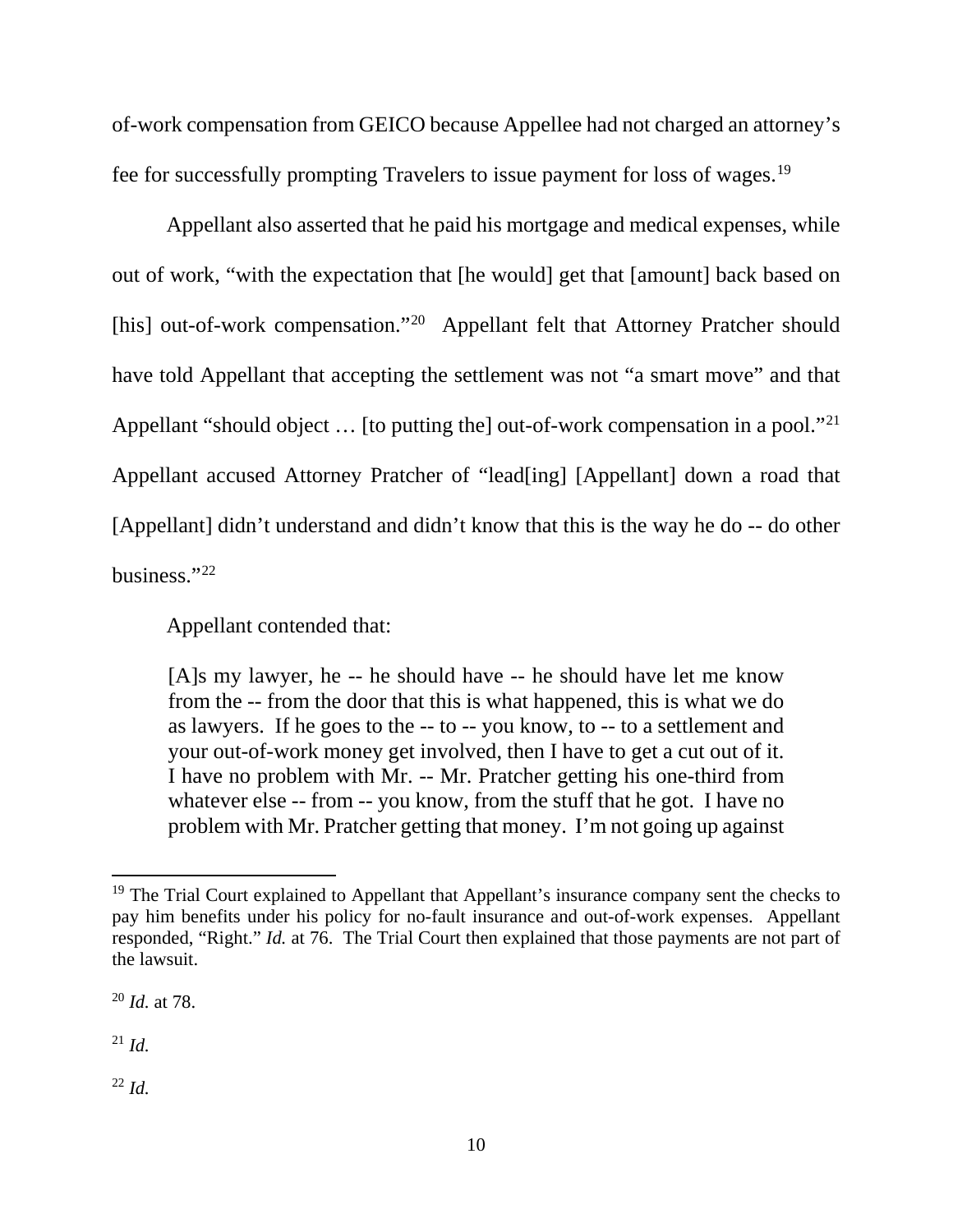him against what he should get, I'm going up against him that I had to come out my pocket -- because most people in Delaware that I talk to, they have to go to the lawyers and get money out [of] the lawyer's pocket while the case is pending. Then at the closing, the -- the people, whoever, individual, they''ll have nothing to get because all of it is belong to the lawyer because you get your -- your money. I choose not to do that… I go from -- I -- I learned to save three months -- at least three to four months of my expense, so I use my expense up and exhaust it with the notion that I'll get back my money at the end of settlement. Just like [Ms. Radulski] when she came in, she was eager to -- she told us that my  $-$  I got the \$25,000 before we went into an arbitration.<sup>[23](#page-11-0)</sup>

Appellant then said:

 $\overline{a}$ 

Your Honor, that I -- my -- anything would have been changed from what we are already told from the other company [Weik, Nitsche & Dougherty], I would have -- I would have let Mr. -- Mr. Pratcher go on his -- on his merry way because the other company [Weik, Nitsche & Dougherty] assured me that they would never mess with my out-ofwork money. Actually, the -- the paralegal told me the lawyers does not mess with out-of-work compensation. And that's my argument and that's -- and my understanding going forward until this day, Your Honor. $24$ 

Additionally, Appellant testified that he visited Attorney Pratcher several days

after signing the settlement agreement and told Attorney Pratcher that he wanted to

<span id="page-11-0"></span><sup>&</sup>lt;sup>23</sup> *Id.* at 79. Attorney Pratcher moved to strike Appellant's statement suggesting that Ms. Radulski said prior to the start of mediation that Appellant was awarded \$25,000 "[because] [t]hat is not her testimony…" *Id.* at 80. Appellant conceded that Ms. Radulski did not testify that she told Appellant that he would receive \$25,000 but then asserted that Ms. Radulski chose not to remember what she told Appellant. Appellant then stated that he would like to pay to have Ms. Radulski take a polygraph. The Trial Court informed Appellant that it was not going to allow a polygraph and that, in the court's view, Ms. Radulski answered the questions that were put to her to the best of her ability.

<span id="page-11-1"></span><sup>&</sup>lt;sup>24</sup> *Id.* at 82-83. Appellant then tried to present his mortgage as evidence to show his expenses but the Trial Court would not allow it because Appellant's mortgage was not relevant to Appellant's breach of contract claim against Appellee.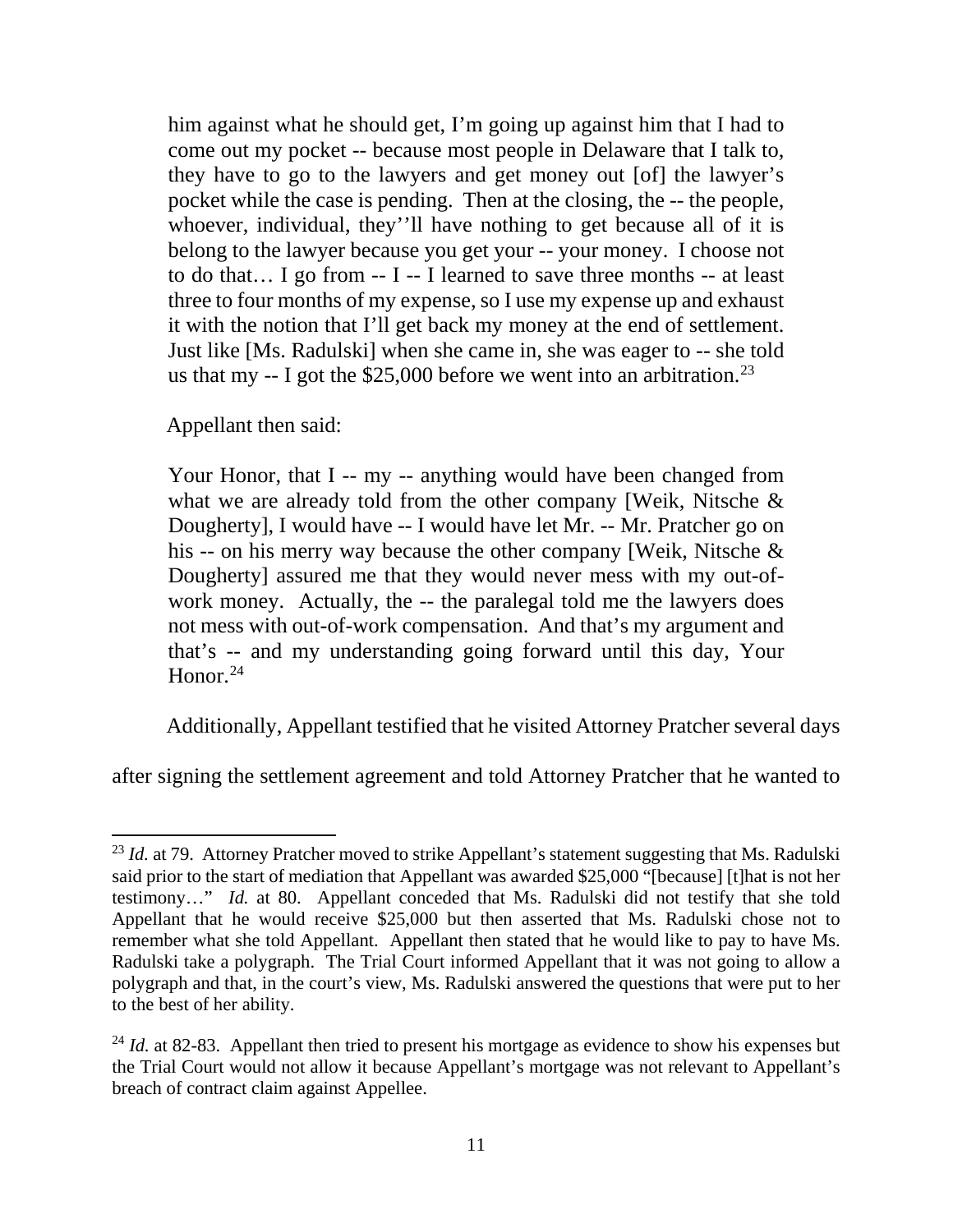appeal the settlement. He said that Attorney Pratcher refused to appeal the settlement and told Appellant that he (Appellant) could contact the mediator and/or acquire a lawyer for the matter. Appellant stated that he did not need a lawyer.

 Upon cross-examination, Appellant acknowledged that he signed a retainer agreement with Attorney Pratcher (then at Weik, Nitsche & Dougherty), he read the retainer agreement before he signed it, and he signed the transfer letter to remain with Attorney Pratcher in the new firm (Appellee). He also acknowledged that Attorney Pratcher's office notified him via letter to attend mediation with GEICO, he attended mediation on September 18, 2018, and at the end of the mediation he signed the settlement agreement. Appellant conceded that he did not read the settlement agreement prior to signing because he trusted Attorney Pratcher "to do the right thing" and he had "already [been] told that [he] ha[d] \$25,000 sitting somewhere for [him]"<sup>25</sup> Appellant explained, "I did sign it, but I objected to it later on."[26](#page-12-1) Appellant also conceded that the settlement agreement does not mention \$25,000 and he could not produce any document that said that he was to be separately given \$25,000 in out-of-work compensation.

<span id="page-12-0"></span><sup>25</sup> *Id.* at 99.

<span id="page-12-1"></span><sup>&</sup>lt;sup>26</sup> *Id.* at 100. Appellant maintained that, around five days after he signed the settlement agreement, he called Appellee "to object to the fact that [Attorney Pratcher] … incorporated [Appellant's] \$25,000" into the settlement agreement. *Id.* at 106.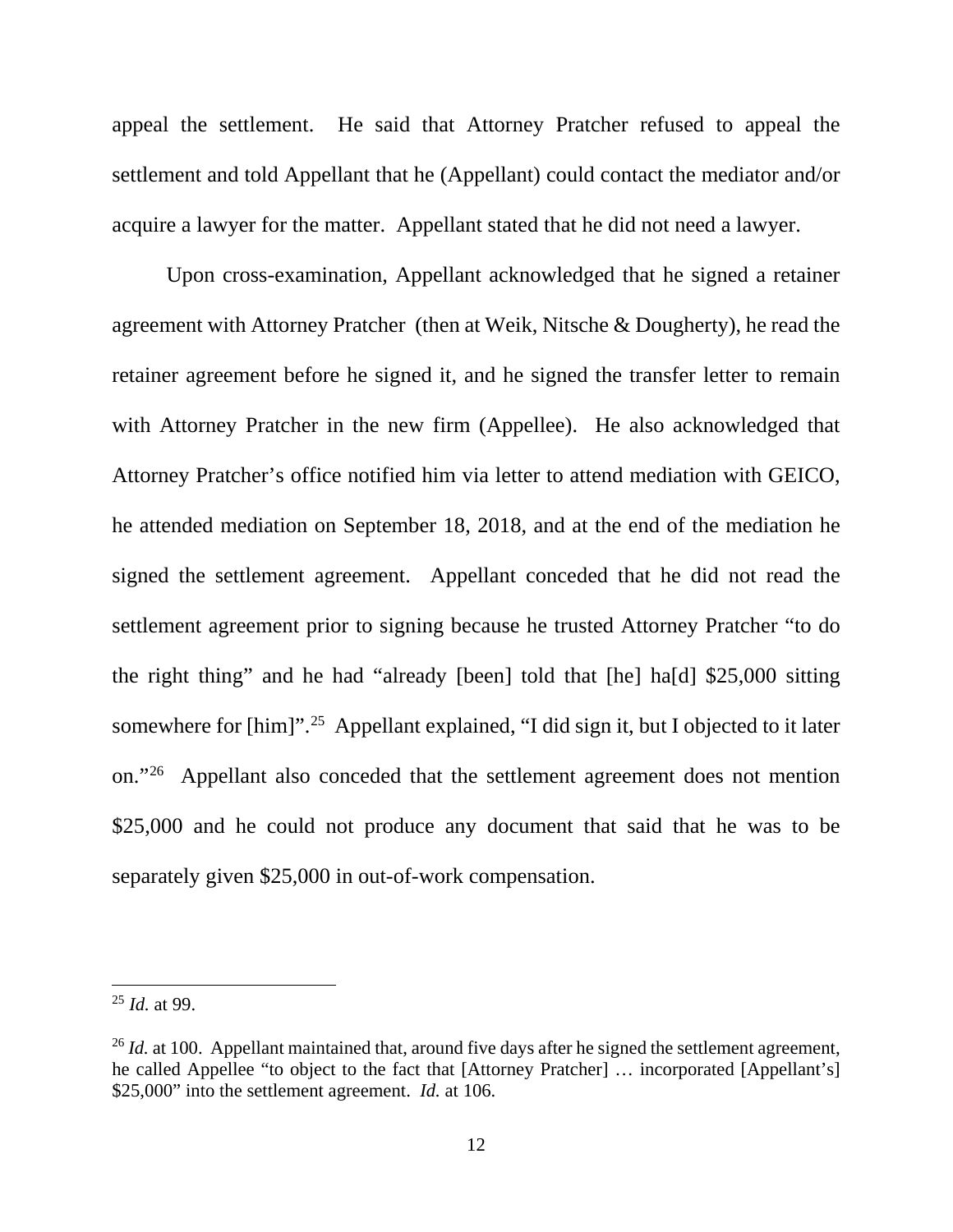After closing arguments, Appellant located a document (which he had previously misplaced) that he asserted supported his claim that Attorney Pratcher told him that he (Appellant) would receive \$25,000 in out-of-work compensation. The document contained Attorney Pratcher's handwritten notation of "46k medical" and "25k wages."[27](#page-13-0) Appellant testified that Attorney Pratcher gave him that document and said "[l]ook, this is what your out-of-work compensation [sic] going to be." $^{28}$  $^{28}$  $^{28}$ 

 The Trial Court allowed Attorney Pratcher to respond. Attorney Pratcher explained that the document was a proposed settlement sheet that was provided to Appellant during the mediation which indicated that \$55,000 was the preliminary settlement amount. Attorney Pratcher testified that:

At one point, [it] was relayed [to Appellant] what he would potentially net from a \$55,000 settlement; that number was \$26,547. At that point, I told [Appellant] that my goal, which is at the bottom of the document, was to get him to \$60,000. When I was able to get GEICO to offer the \$60,000, I then told [Appellant] what he would potentially net from the case; that number is \$29,881. My point to Your Honor is this. In any case before you settle, you need to tell the client an estimate as to what they're going to walk away with. At no point in time did I tell [Appellant] you're getting  $\lceil $ \rceil 29,881$  $\lceil $ \rceil 29,881$  $\lceil $ \rceil 29,881$  plus \$25,000.<sup>29</sup>

<span id="page-13-0"></span> $27$  Although the evidence had closed, Attorney Pratcher did not object to Appellant admitting the document into evidence. The Trial Court then admitted the document into evidence.

<span id="page-13-1"></span><sup>28</sup> *Id.* at 126.

<span id="page-13-2"></span><sup>29</sup> *Id.* at 121.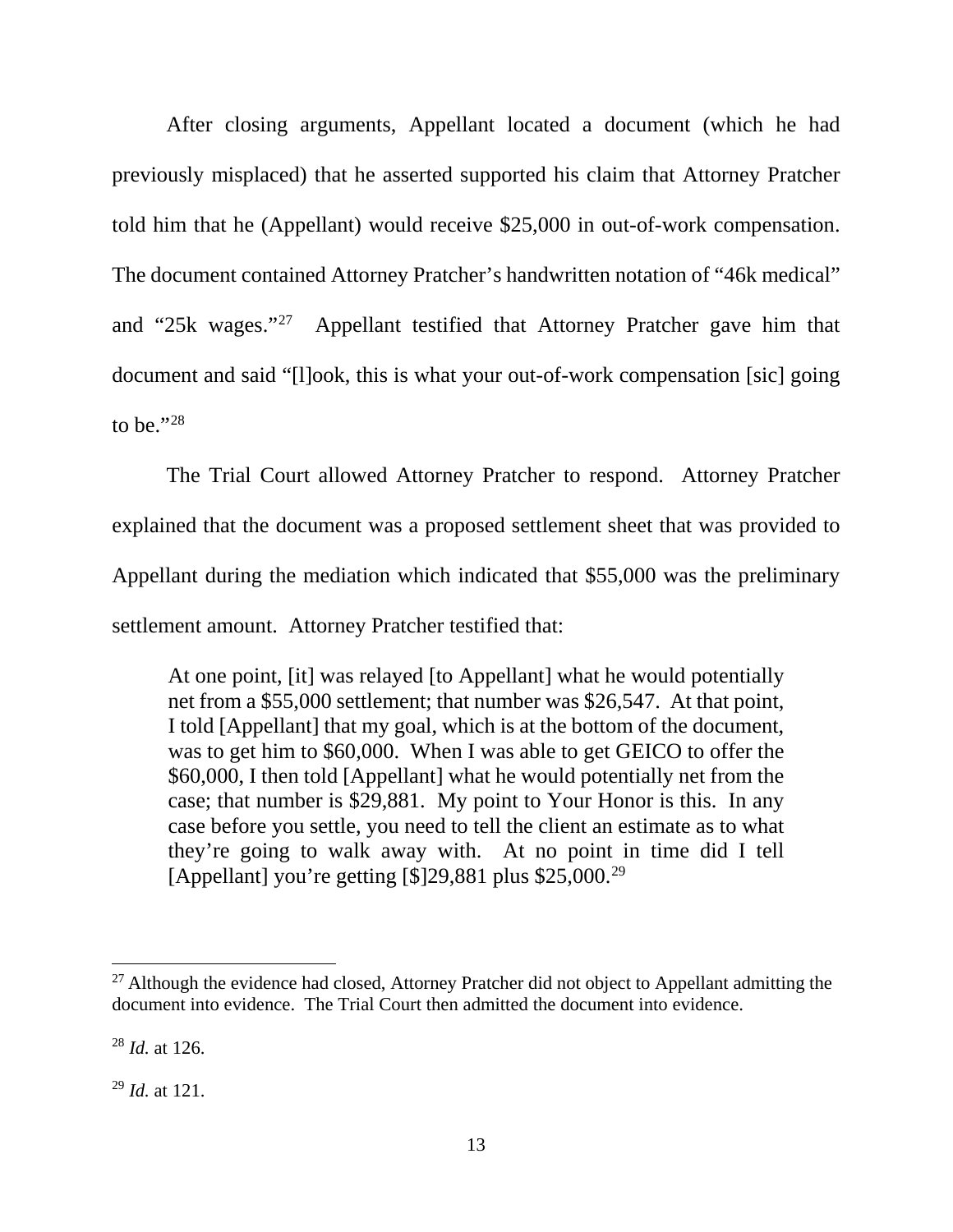The Trial Court then inquired about the handwritten notations of "46k medical" and "25k wages."[30](#page-14-0) Attorney Pratcher explained:

The 46,000 is what we were potentially claiming as total boardable expenses. The reason why I told [Appellant] about this 46,000 is because I don't believe I'm under any duty to advise GEICO that they've made a mathematical error; that's what I told [Appellant]. His wages weren't 25,000, they were technically about 15,000. GEICO made a computer error, I advised him that if they figure this out at a later date, they're likely going to pull the offer because you're getting potentially an additional recovery in the case. So at no point in time was he told anything other than the fact that this is potentially what you're going to walk away with. And I ask the Court to -- that's why I had no problem with introducing this document because if you look at it, if he was getting 29,000 plus he thought he was getting \$25,000 in wages, what in the world would be left to cover medical bills and my  $costs$ ?<sup>[31](#page-14-1)</sup>

For clarification, the Trial Court asked Attorney Pratcher: "So the handwritten

notes there, the 25,000, which is obviously a number that [Appellant] seized upon

here in his dispute with you, was the number that was claimed to GEICO to help

justify the settlement amount as an estimate of his lost wages?"[32](#page-14-2) Attorney Pratcher

replied, "Correct."<sup>[33](#page-14-3)</sup>

<span id="page-14-0"></span>l <sup>30</sup> *Id.*

<span id="page-14-1"></span><sup>31</sup> *Id.* at 121-22.

<span id="page-14-2"></span><sup>32</sup> *Id.* at 122-23.

<span id="page-14-3"></span><sup>33</sup> *Id.* at 123.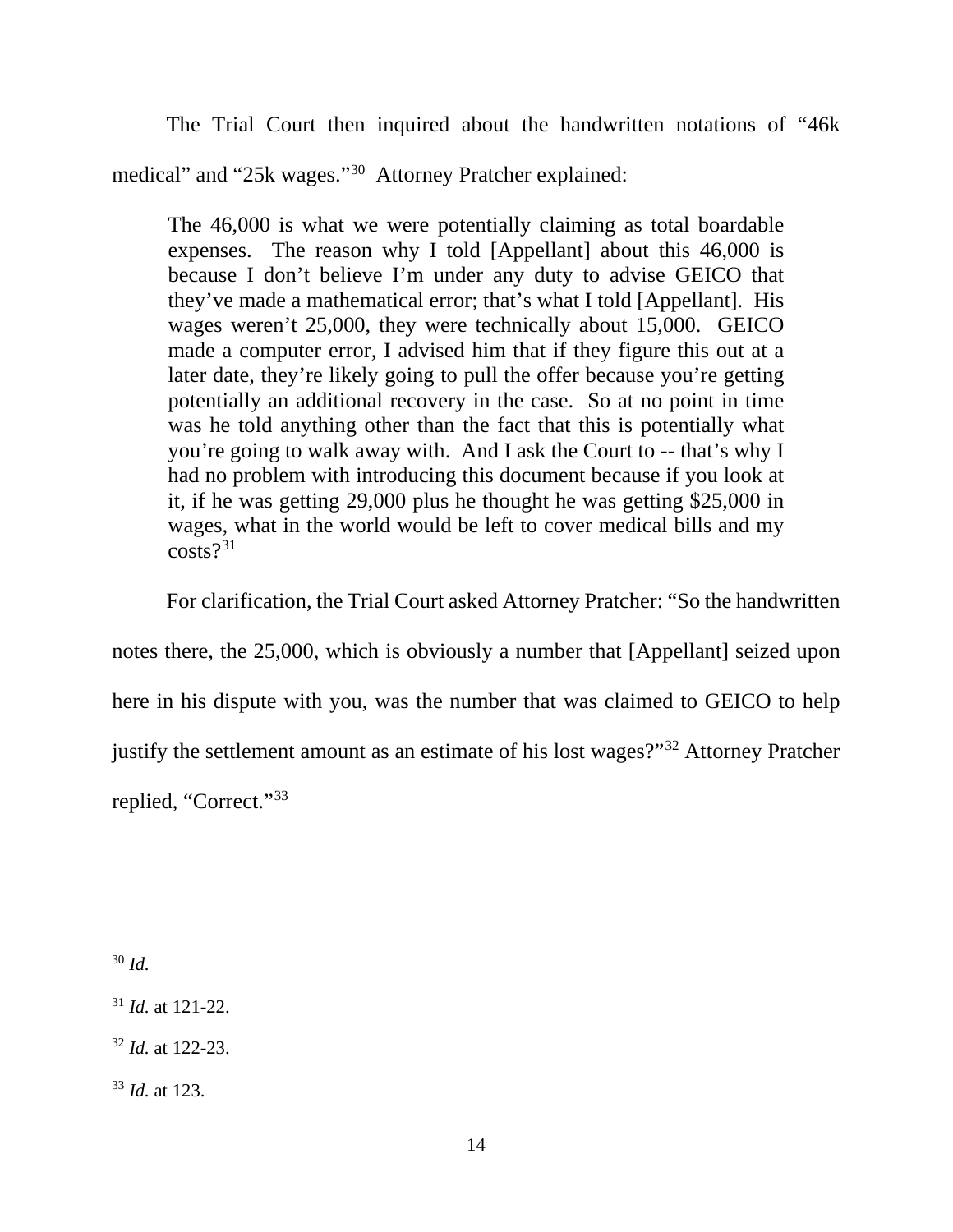At the conclusion of the trial, the Trial Court ruled that Appellant had not met his burden of proof and held in favor of Appellee. The court found that Appellant signed the retainer agreement and that Appellant agreed to pay Appellee one-third of the total recovery.

 The Trial Court also found that Travelers' payment for lost wages did not show that Appellant was owed an additional \$25,000 in out-of-work compensation that should have been excluded from the attorney fees.<sup>34</sup> The Trial Court found that Travelers paid Appellant for his lost wages under the PIP portion of Appellant's insurance policy until the benefits reached the \$15,000 coverage limits. [35](#page-15-1) Moreover, Appellee did not charge any fee for the Travelers' loss of wages payments because Appellee did not need to sue Travelers to obtain that money. [36](#page-15-2)

 The Trial Court next found that the "25k" handwritten on the proposed settlement sheet was used as a negotiating tool by Attorney Pratcher to increase

 $\overline{a}$ 

<span id="page-15-0"></span><sup>&</sup>lt;sup>34</sup> The Trial Court found that Appellant did not "understand the difference between [his] insurance company paying [him] benefits under [his] insurance policy under PIP, the no-fault coverage that everybody in Delaware's required to have, versus the guy who caused the accident's insurance company settling the claim against the insured and paying [Appellant] benefits there." *Id.* at 128.

<span id="page-15-1"></span> $35$  During the trial, Appellant had confirmed that Travelers Insurance stopped sending checks because he had exhausted his PIP coverage*. See Id*. at 21.

<span id="page-15-2"></span><sup>&</sup>lt;sup>36</sup> The Trial Court also explained that the payments by Travelers Insurance were not part of Appellant's lawsuit against Appellee. The Trial Court found that Attorney Pratcher had contacted Travelers Insurance on Appellant behalf and that Attorney Pratcher forwarded those checks to Appellant as a courtesy. *See Id.* at 76.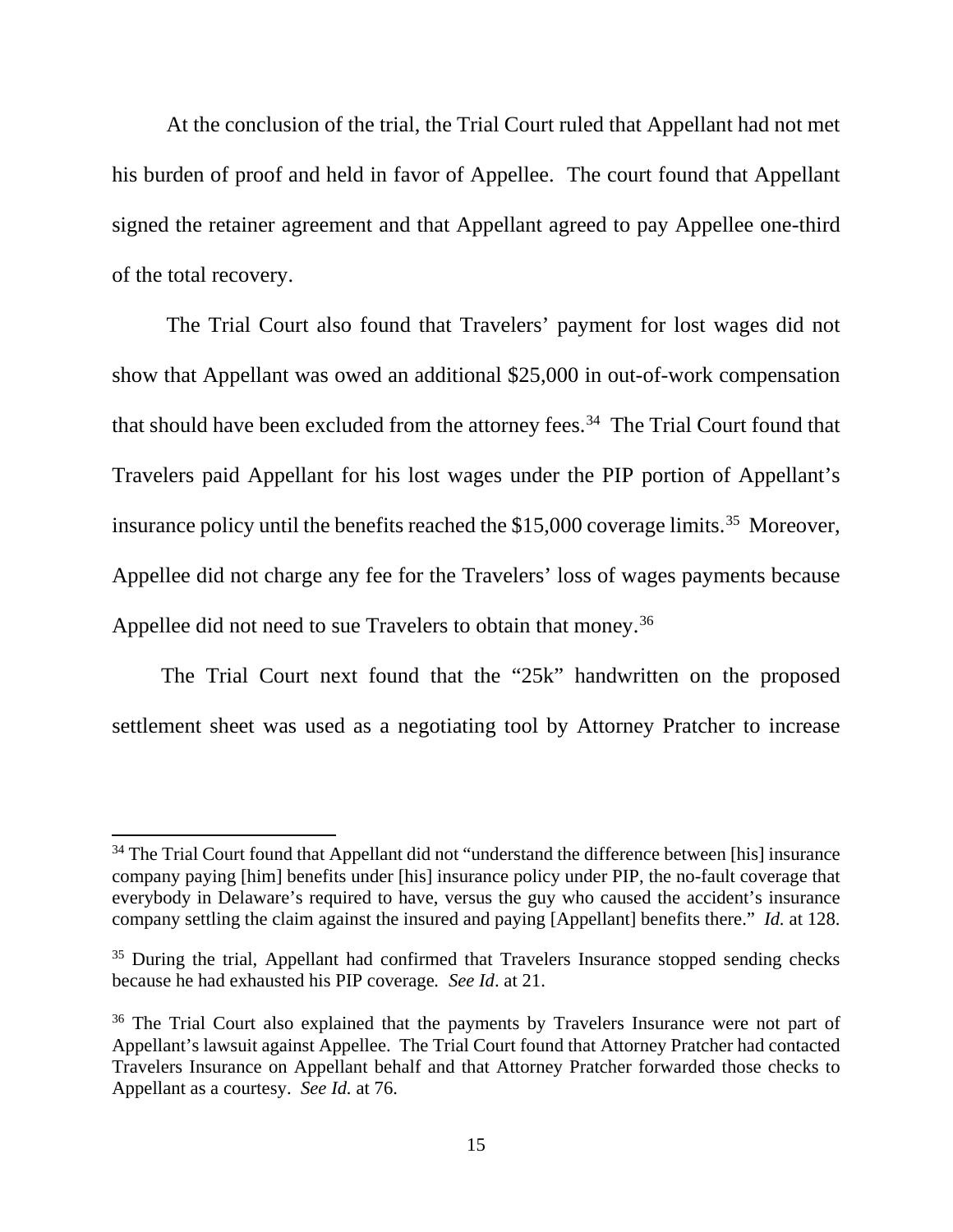Appellant's settlement amount. It was not an amount separate from the settlement

agreement.

The Trial Court then stated to Appellant:

When you settled the case, as the witnesses said, GEICO cuts a check to cover all the claims, whether it was \$60,000 in bodily injury, \$60,000 in lost wages or \$60,000 in property damage or \$60,000 for anything else, they don't break it down, they say, "Here's the money that settles all of your claims," and you get it divided up per your retainer agreement. And the retainer agreement says that Mr. Pratcher's firm's entitled to one-third of the total settlement. Your retainer agreement doesn't say he's entitled to one-third of your settlement after fees are deducted or after any other expenses. It works the other way; they get their one-third and then the fees are deducted, and that's what the letter shows you… [Y]ou feel that what Mr. Pratcher's firm did was wrong based on your understanding, but unfortunately, you haven't shown me sufficient evidence to show by a preponderance of the evidence that your understanding was the correct one… [U]nfortunately, the agreements you entered into, Mr. Pratcher's firm takes one-third off the top and then the costs are paid out and the medical expenses are paid out… There's nothing in the documents to indicate that an estimated [\$]25,000 for out-of-work expenses would be deducted from the settlement and not subject to the one-third agreement.<sup>[37](#page-16-0)</sup>

The Trial Court then held that, "having heard the evidence and looked at all

the documents, Mr. Pratcher's firm is entitled to the one-third of the [\$]60,000 and

then the expenses are deducted."[38](#page-16-1)

On August 7, 2019, Appellant appealed the decision to this Court.

<span id="page-16-0"></span>l <sup>37</sup> *Id.* at 132-33.

<span id="page-16-1"></span><sup>38</sup> *Id.* at 134.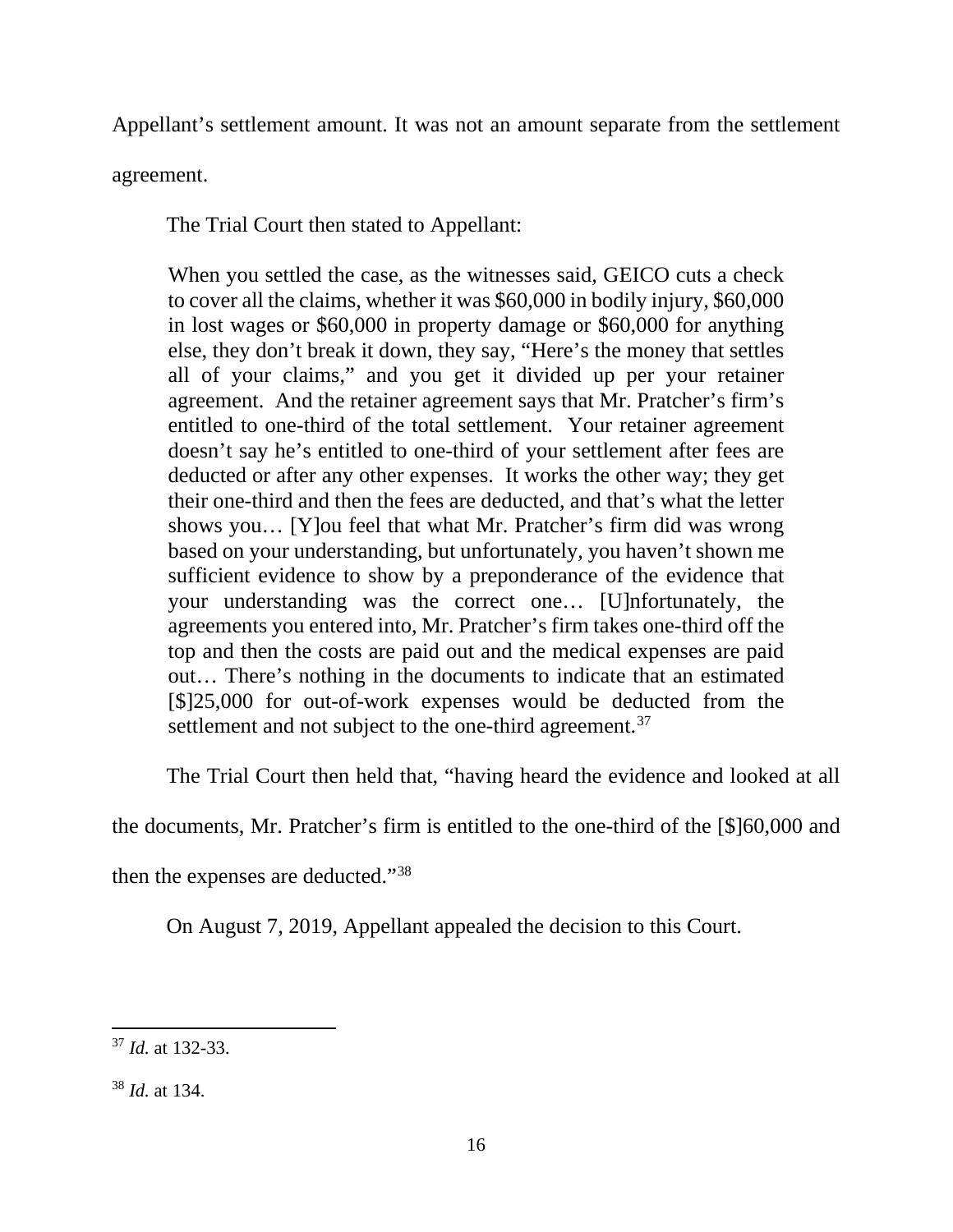### **Parties' Contentions**

 In his Notice of Appeal, Appellant contends that he did not receive a fair and just trial, Attorney Pratcher fabricated stories and manipulated Appellant's subpoenaed witness, and Appellant was denied his out-of-work wages of \$25,000 that was agreed upon by Appellee.

 In his Opening Brief, Appellant argues that he should first be given \$25,000 for out of work compensation before the law firm is allowed to take its one-third fee from the remainder of the settlement check. He writes that he was unaware that GEICO would not pay him out-of-work compensation until the end of the case. He also alleges that GEICO made a formal agreement to give Appellant \$25,000 outof-work compensation but "incorporated [the \$25,000] with the overall settlement for the accident."<sup>[39](#page-17-0)</sup>

Additionally, he contends that Attorney Pratcher should have informed him that GEICO would not separately set aside money for out-of-work compensation and that Pratcher intentionally misled him. He writes that Attorney Pratcher "was supposed to negotiate his payment separately from my out-of-work compensation, which I have documented on paper in his own writing, but instead, he kept for himself and was going to take a portion from it."<sup>[40](#page-17-1)</sup>

l

<span id="page-17-0"></span><sup>&</sup>lt;sup>39</sup> Appellant's Opening Brief, at sec. II.

<span id="page-17-1"></span><sup>&</sup>lt;sup>40</sup> *Id.* at sec. III. Appellant writes that he was told that "any payments [Appellant] received for out of work compensation would not have any affiliation with paying Mr. Pratcher."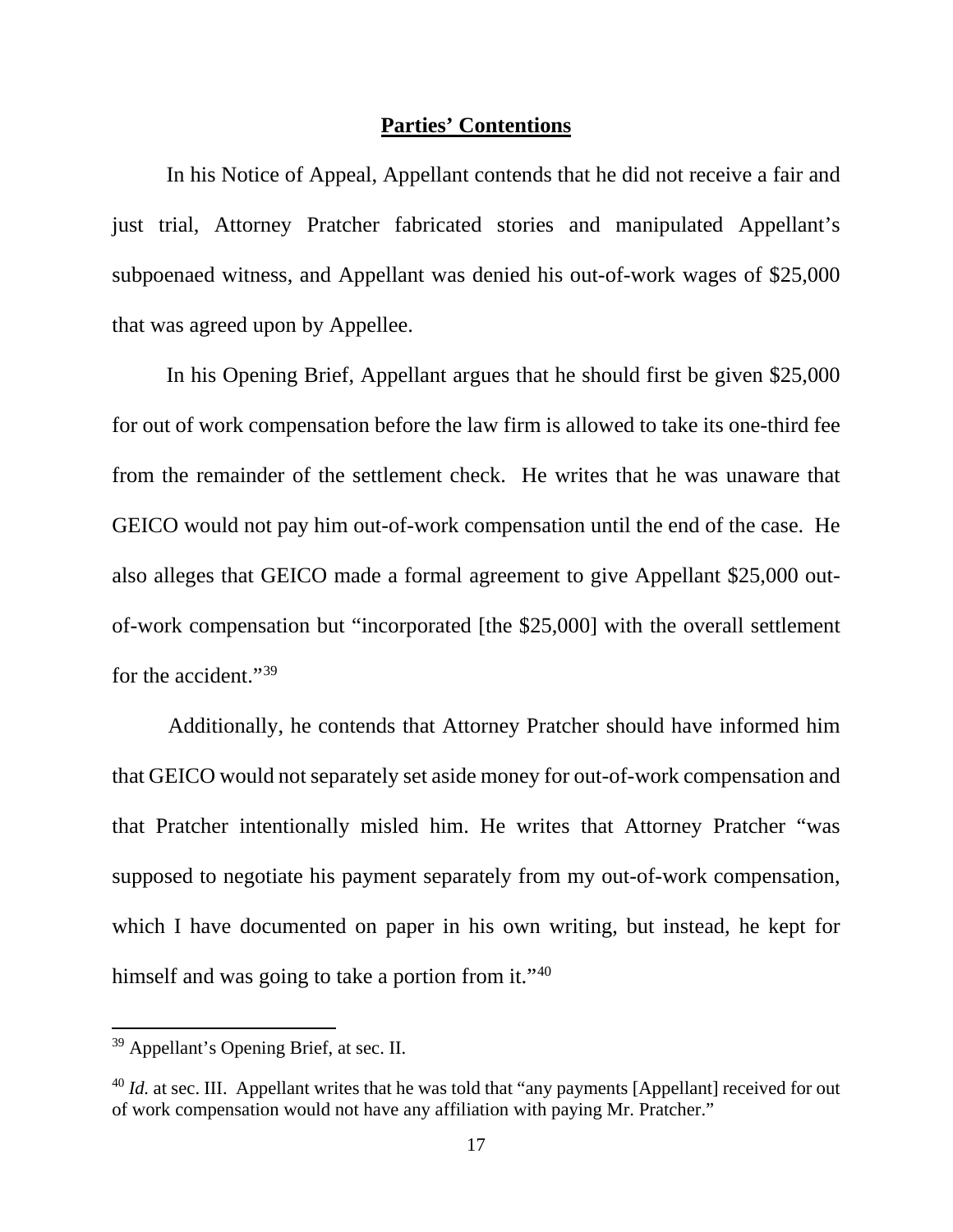Appellant asserts that the loss of wages to which he is entitled amounts to \$25,000 because his paycheck stubs show that during a three-month period he received \$26,000 in wages and that "[t]his accident had me out of work for four months, so if the math is done accurately, my out of work compensation accumulates to about \$26,000."[41](#page-18-0) 

 He further states, as he did at trial, that Ms. Radulski (the GEICO attorney) informed Appellant before the mediation that he would receive \$25,000 for out-ofwork compensation separately from any other compensation. He then accuses Attorney Pratcher of improperly influencing Ms. Radulski to deny that she had promised Appellant that he would receive \$25,000 for loss of wages.

Appellant writes that:

[After Appellant questioned Ms. Radulski about whether she remembered telling Appellant that he would receive \$25,000 in out-ofwork compensation], Mr. Pratcher was quick to object to my questioning of my subpoenaed witness, GIECO [sic] counsel, Mrs. Erin Radulski. I found that very surprising because, before the trial started, I noticed Mr. Pratcher having a conversation with my subpoenaed witness, Mrs. Erin Radulski. At the trial, the context of their conversation was a red flag to me since they were inviting each other to a social meeting at their place of residence, and during trial, Mrs. Randulski [sic] had an episode of amnesia, completely forgetting my version of the events that took place, while she vividly and clearly remembered Mr. Pratcher's version of events.<sup>[42](#page-18-1)</sup>

<span id="page-18-0"></span> $\overline{a}$ <sup>41</sup> *Id.*

<span id="page-18-1"></span> $42$  *Id.* at sec. IV.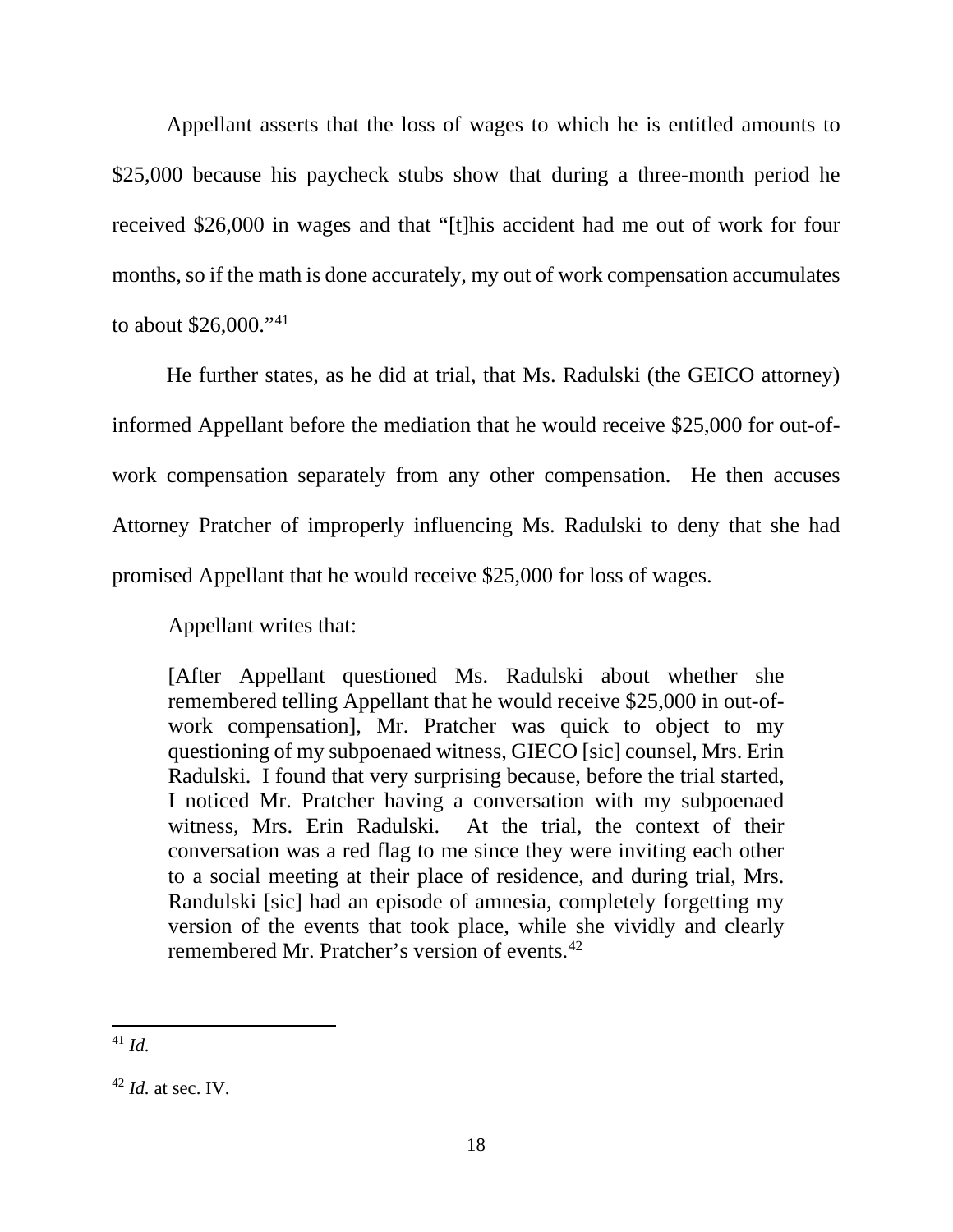Appellant asserts that his "attorney-client privilege has been violated by Mr. Pratcher by not differentiating what was agreed on by not making my out of work compensation separate from his retainer."[43](#page-19-0)

 He also claims that he was denied the right to appeal the settlement agreement or to sue the other driver involved in the accident for pain and suffering because Attorney Pratcher refused to appeal the settlement agreement and, instead, provided Appellant with the mediator's information and referred Appellant to another lawyer. Appellant acknowledged that he decided to represent himself.

 In its Answering Brief, Appellee states that the Court of Common Pleas' decision should be affirmed because Appellant has failed to state any grounds to support reversal, the decision was supported by substantial evidence, and the Court did not an abuse its discretion.

 Appellee writes that Appellant's allegations lack supporting evidence and lack documentation that he was guaranteed \$25,000 for loss of wages. Appellee adds that Appellant signed the retainer agreement and admitted that he signed the retainer agreement but now attempts to add terms to the retainer agreement not found within its four corners. Appellee also writes that Appellant falsely alleges that Attorney Pratcher manipulated Ms. Radulski and mistakenly believes he is entitled to

<span id="page-19-0"></span><sup>43</sup> *Id.* at sec. V.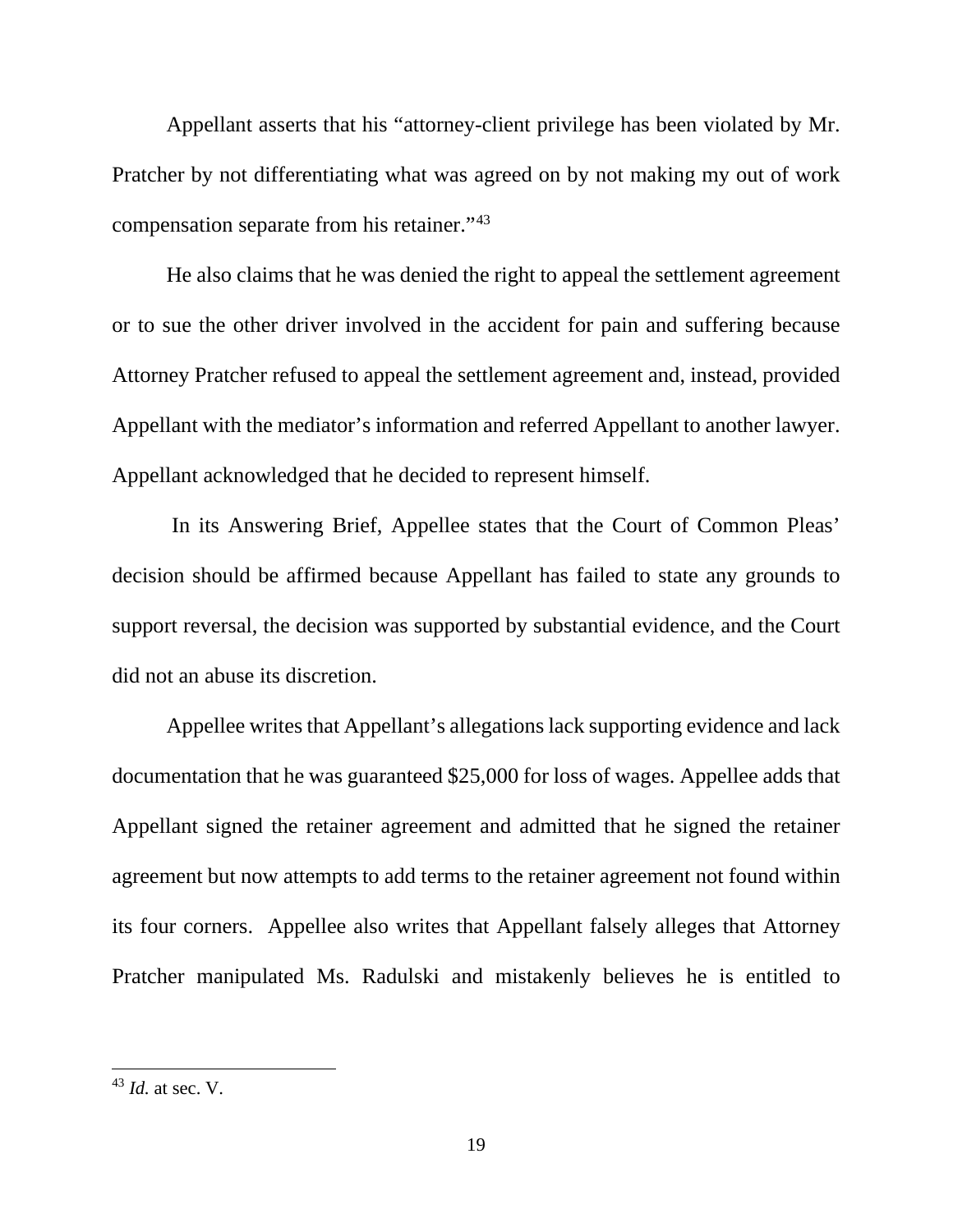worker's compensation.<sup>44</sup> Appellee further argues that Appellant's paycheck stubs are irrelevant because the 2019 stubs presented do not reflect his 2017 work history (Appellant was out of work during 2017 and the settlement agreement was signed in 2018).

 In Reply, Appellant disagrees with the assertion that he failed to state grounds to reverse the lower court's judgment. Appellant maintains that he clearly stated, in his Opening Brief, that his "attorney-client privilege was breached [and] [he] was denied the right to appeal [his] case or even to exercise the right to sue [the other driver] for pain and suffering…"[45](#page-20-1) Appellant asks this Court to "look into this case, and rule in [his] favor, as [Appellee] has no right to [Appellant's] out-of-work compensation."[46](#page-20-2) Appellant asserts that he was out of work for nearly five months, that he suffered financial hardship, and is not seeking workers' compensation. He also contends that he presented evidence that proved his case.<sup>[47](#page-20-3)</sup>

<span id="page-20-2"></span><sup>46</sup> *Id.* at 3.

 $\overline{a}$ 

<span id="page-20-0"></span><sup>&</sup>lt;sup>44</sup> Appellee seems to also suggest that Appellant is conflating out-of-work compensation with worker's compensation. Appellee's Answering Brief, at 4.

<span id="page-20-1"></span><sup>45</sup> Appellant's Reply, at 2.

<span id="page-20-3"></span> $47$  Appellant writes that the following evidence supports his case:

<sup>[</sup>Appellee's] own words and negotiations, plus documents from my insurance company, GEICO and my jobs proof of wages. I also have my pay stubs as referenced 4 months for \$36,000 [sic], letters from travelers [sic] that mediated my case on my behalf that informed GEICO that they were responsible for the 96% of the claim, an agreement to mediate letter, and the letter from Mr. Pratcher's office about my lost wages. I also have Mr. Pratcher's hand-written negotiation letter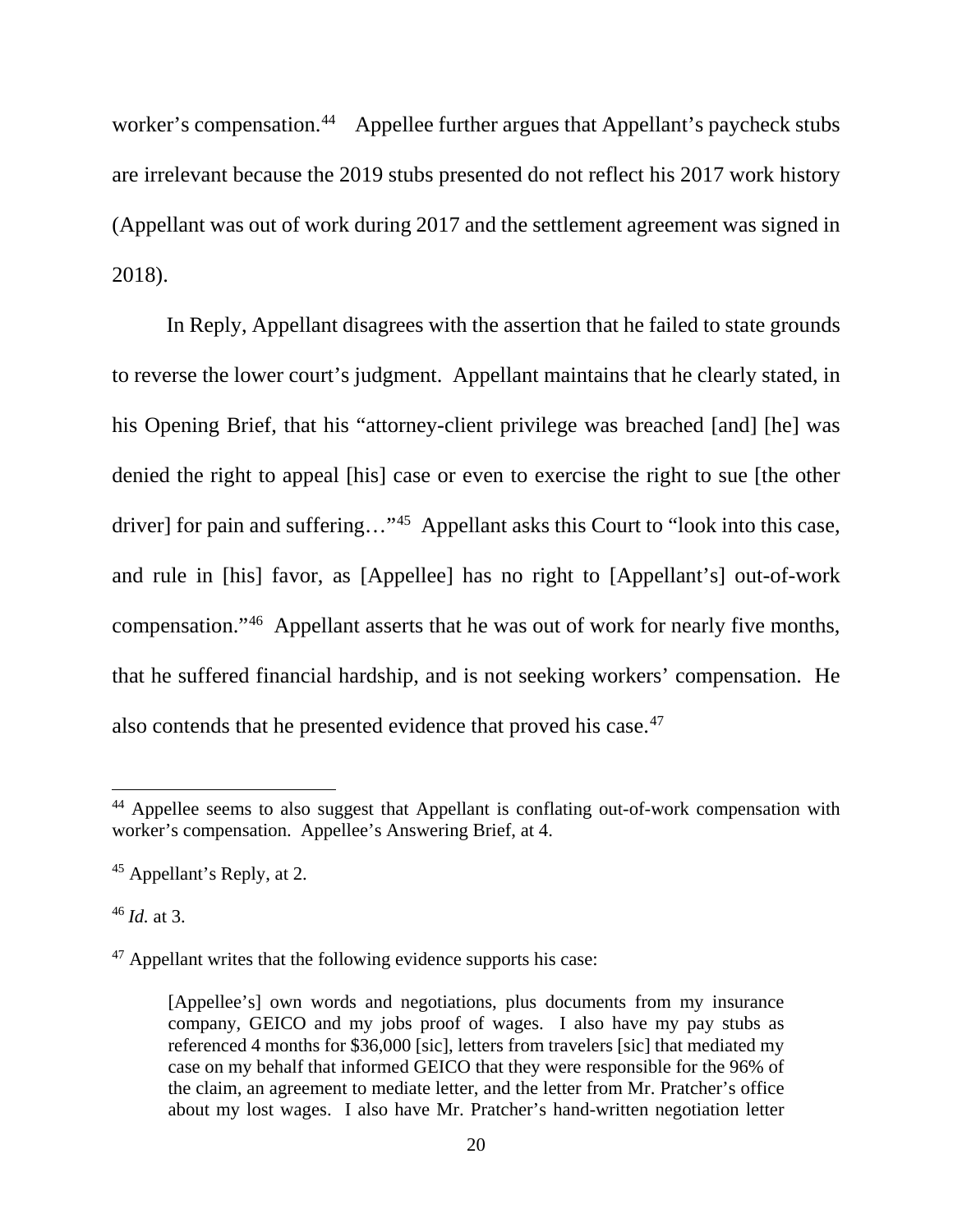## **Standard of Review**

Pursuant to 10 *Del. C.* § 1326(a), a party may appeal "any final order, ruling, decision, or judgment of the [Court of Common Pleas] in a civil action" to the Superior Court.<sup>[48](#page-21-0)</sup> Appeals are reviewed on the record.<sup>49</sup> The Court's role is limited to determining "whether there is legal error, whether the [Trial Court's] factual findings are sufficiently supported by the record, and whether those findings are the product of an orderly and logical reasoning process."[50](#page-21-2) Conclusions of law are reviewed *de novo*. [51](#page-21-3) The Court of Common Pleas has "broad discretion to weigh evidence and assess witness credibility."[52](#page-21-4) Furthermore, findings of the Court of

 $\overline{a}$ 

 Appellant attached the agreement to mediate as a exhibit to his Reply. However, this document was not admitted into evidence at trial and the Court will not consider it. In any event, the agreement to mediate states that the settlement agreement resolves the matter.

<span id="page-21-0"></span><sup>48</sup> 10 *Del. C.* § 1326(a) ("From any final order, ruling, decision or judgment of the court in a civil action there shall be the right of appeal to the Superior Court of the State in the county in which said order, ruling, decision or judgment was rendered"). *See also Anderson v. R.A. Midway Towing*, 2006 WL 1971806, \*2 (Del. July 14, 2006) ("The Superior Court has statutory authority to decide appeals from decisions of the Court of Common Pleas") (citing 10 *Del. C.* § 1326).

about [Appellant's] out-of-work compensation for \$25,000 and the letter that proves me and my wife went to his office on the  $5<sup>th</sup>$  of October 2018 to discuss my out-of-work compensation, after the mediation on the 18<sup>th</sup> of September 2018. I also have a letter for Weik, Nitsche, and Dougherty Attorney at Law, negotiating wages and salary verification form and a letter from GEICO informing me about the time period I have to settle my case. I also have three documents, two with wage benefits, and one with a paystub from travelers insurance [sic].

<span id="page-21-1"></span><sup>49</sup> 10 *Del. C.* § 1326(c) ("The appeal shall be reviewed on the record and shall not be tried de novo"). *See also Jones v. Hertz Corp.*, 2014 WL 3401606, \*3 (Del. Super. July 8, 2014).

<span id="page-21-2"></span><sup>50</sup> *Hicklin v. Onyx Acceptance Corp.*, 970 A.2d 244, 248 (Del. Mar. 27, 2009).

<span id="page-21-3"></span><sup>51</sup> *Davis v. Frontier Commc'ns*, 2012 WL 1413490, \*1 (Del. Super. Jan. 4, 2012).

<span id="page-21-4"></span><sup>52</sup> *Dryden v. Jang's Landscaping, Inc*., 2011 WL 1848892, at \*3 (Del. Super. Apr. 26, 2011).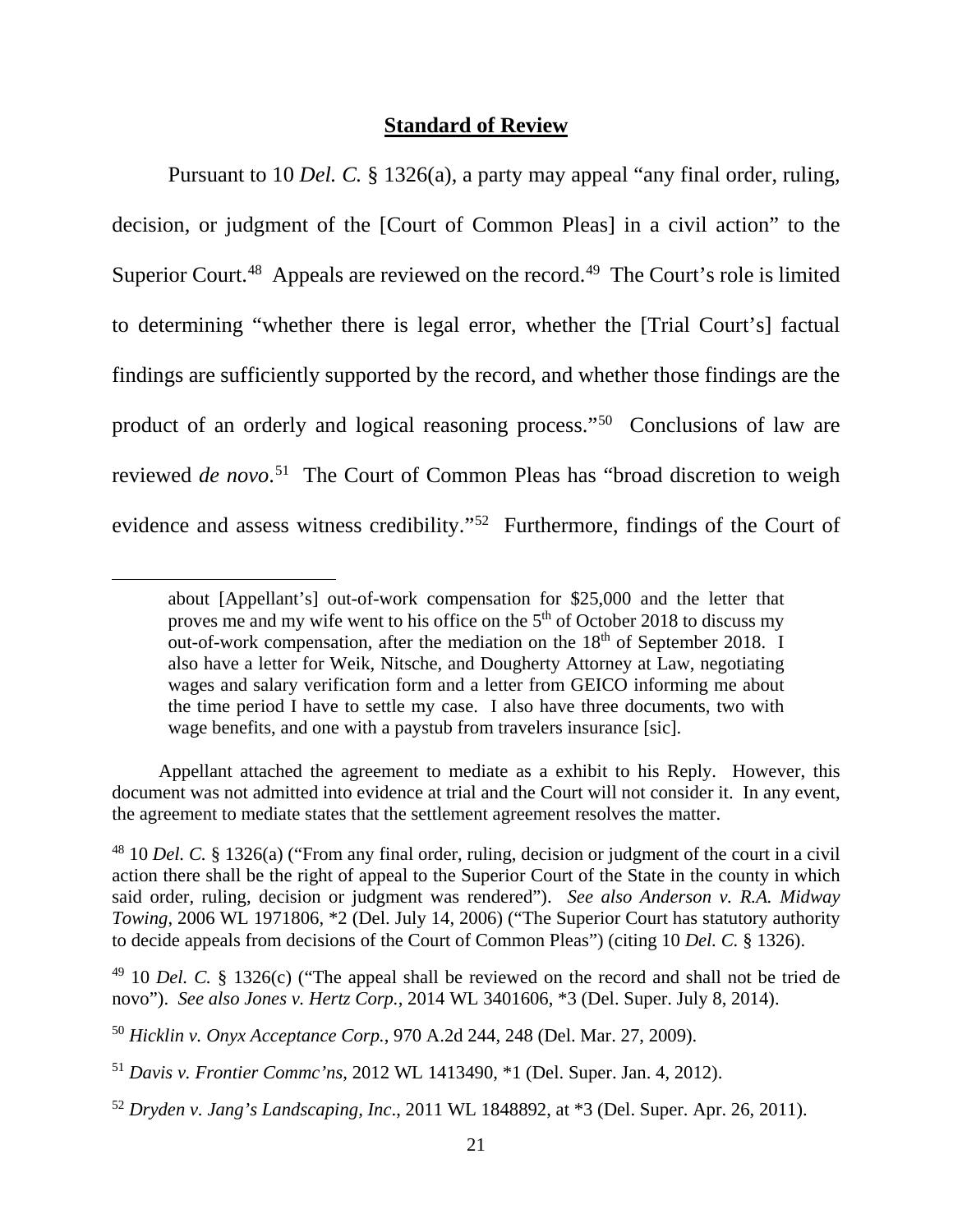Common Pleas that are supported by the record must be accepted by the reviewing court even if, acting independently, it would have reached a contrary conclusion.

#### **Discussion**

 Appellant appears to argue that the Court of Common Pleas' decision is contrary to the evidence and should be reversed. Appellant also asserts that the decision should be reversed because his attorney-client privilege was violated, Attorney Pratcher manipulated Appellant's witness, and Appellant was denied his rights to appeal the settlement agreement or to sue the other driver.

 A careful review of the record and the parties' submissions reflect that the Court of Common Pleas' factual findings are supported by the record and are the product of an orderly and logical reasoning process. Additionally, it did not commit legal error in holding that Appellant did not meet his burden of proof.

The Court of Common Pleas held that Appellee was entitled to one-third of the entire settlement agreement amount of \$60,000. It made this finding after reviewing all of the evidence and hearing all of the testimony. The Court of Common Pleas noted that the retainer agreement, signed by Appellant, said that Appellee was entitled to one-third of the total settlement amount. The Trial Court also stated that Appellant's witnesses testified that GEICO does not break down the settlement amount and that the \$60,000 was intended to cover all of Appellant's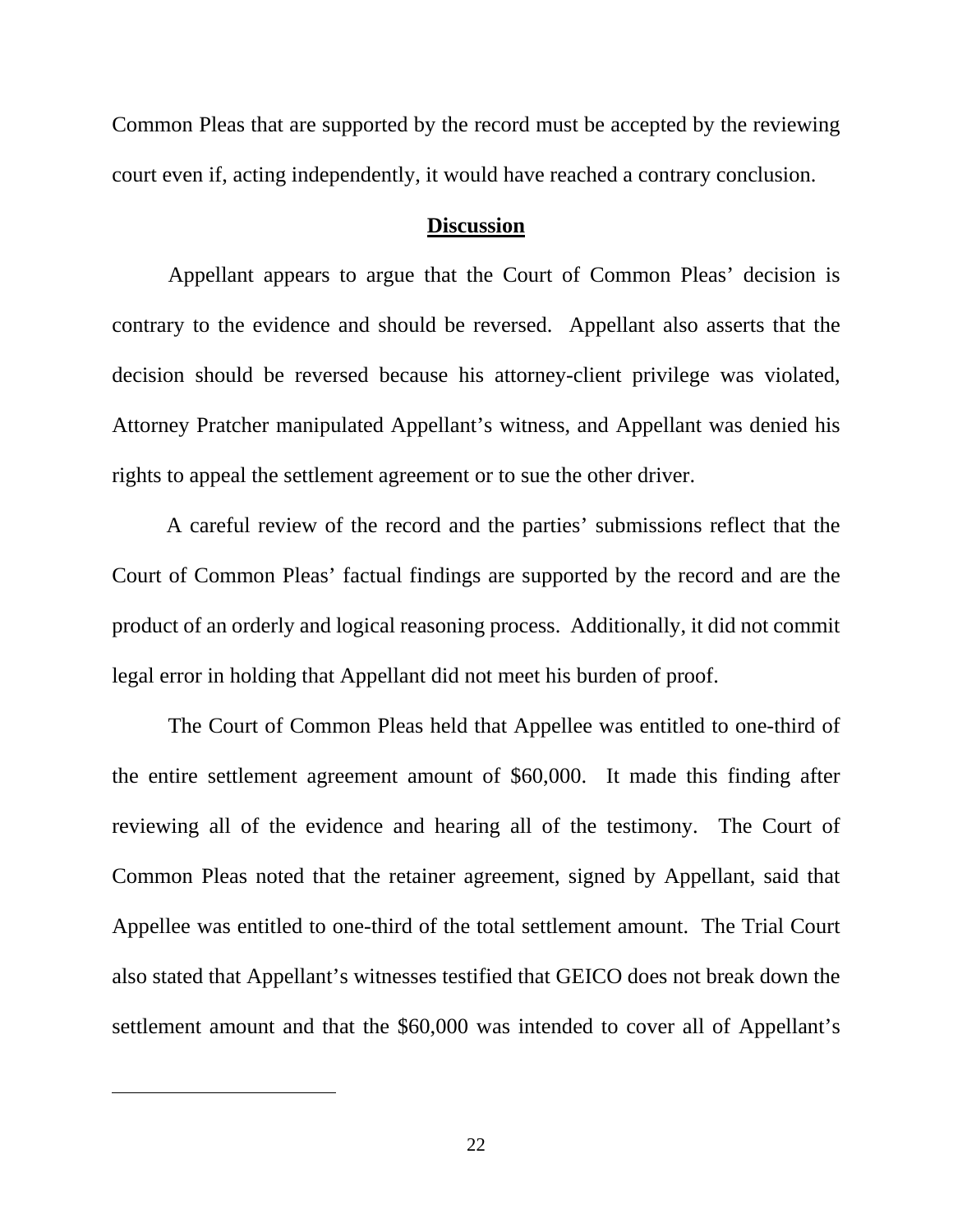claims. Moreover, Ms. Radulski testimony contradicted Appellant's claim of a \$25,000 promise for out-of-work compensation.

 Furthermore, for the first time on appeal, Appellant alleges that Appellee violated the attorney-client privilege. However, this Court's review of the lower court's decision is limited to the record. As such, this Court will not consider this additional allegation because "[a]rguments that are not raised below ordinarily cannot be raised for the first time on appeal.<sup>"[53](#page-23-0)</sup>

 Moreover, even if this Court were to consider Appellee's contention that his attorney-client privilege had been violated, Appellant's argument is without merit. It is unclear whether Appellant means that his attorney did not explain the retainer agreement and the settlement agreement to his satisfaction, or whether an attorney must pursue a client's every whim, or whether Appellant is referencing the conversation that he observed between Attorney Pratcher and his witness (Ms. Radulski).

Appellant seemingly misapprehends the attorney-client privilege. The attorney-client privilege generally "protects the communications between a client and an attorney acting in his professional capacity" against disclosure to third

l

<span id="page-23-0"></span><sup>53</sup> *Montgomery v. Aventis Pharmaceuticals*, 2007 WL 4577625, at \*2 (Del. Super. Dec. 14, 2007). *See also*, *Wilmington Trust Co. v. Conner*, 415 A.2d 773, 781 (Del. Mar. 26, 1980) ("Appeals from the Court of Common Pleas to the Superior Court are to be determined from the record below and are not to be tried de novo. It is also the general rule in this State that issues not raised in the trial court shall not be heard on appeal.") (internal citations removed).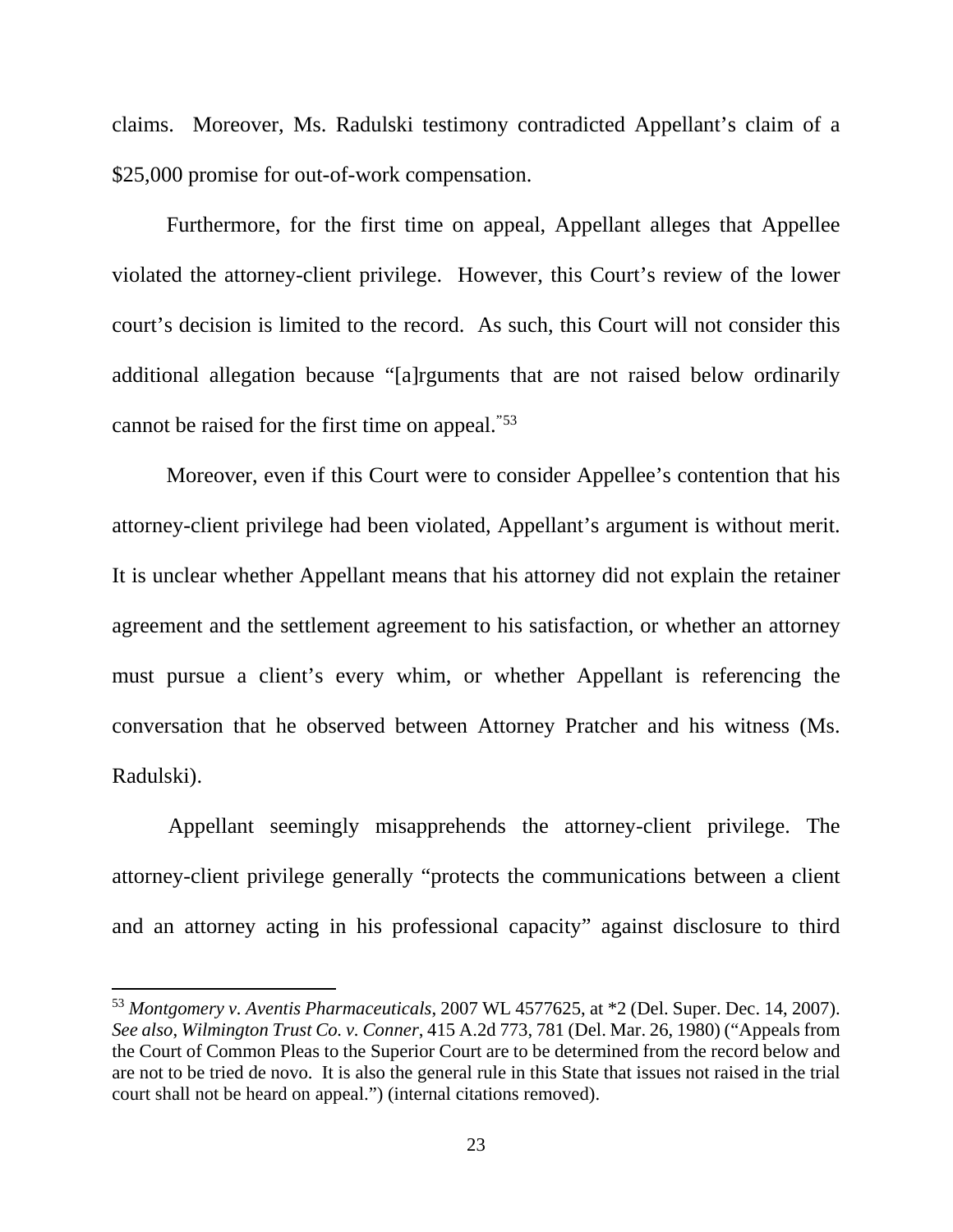parties.[54](#page-24-0) "The burden of proving that the privilege applies to a particular communication is on the party asserting the privilege."[55](#page-24-1) Here, an allegedly incomplete explanation of a retainer agreement or a settlement agreement and the refusal to appeal a signed settlement agreement do not fall within that definition. Moreover, Appellant has not alleged that Appellee improperly disclosed privileged attorney-client communications to anyone.

 So too, Appellant's contention that Attorney Pratcher manipulated Appellant's witness (Ms. Radulski) and precipitated her "amnesia" is unsupported, does not meet that definition of a violation of the attorney client privilege, and was not raised before the Court of Common Pleas. Moreover, Appellant does not contend that the Court of Common Pleas abused its discretion or made a legal error in allowing Ms. Radulski, who was his witness, to testify. Appellant's allegation appears to be conjectural and based on his disappointment that his witness contradicated his claim that she had promised \$25,000 in out-of-work compensation.[56](#page-24-2) Furthermore, the Court of Common Pleas was satisfied that Ms.

 $\overline{a}$ 

<span id="page-24-0"></span><sup>54</sup> *Alaska Elec. Pension Fund v. Brown*, 988 A.2d 412, 419 (Del. Jan. 14, 2010).

<span id="page-24-1"></span><sup>55</sup> *Moyer v. Moyer*, 602 A.2d 68, 72 (Del. Jan. 3, 1992).

<span id="page-24-2"></span><sup>56</sup> Appellant offers no evidence that Attorney Pratcher manipulated Ms. Radulski other than Appellant's suspicion based on the alleged facts that Attorney Pratcher and Ms. Radulski conversed before trial and Ms. Radulski's testimony did not support Appellant's contention that she told Appellant he would receive \$25,000 in out-of-work compensation.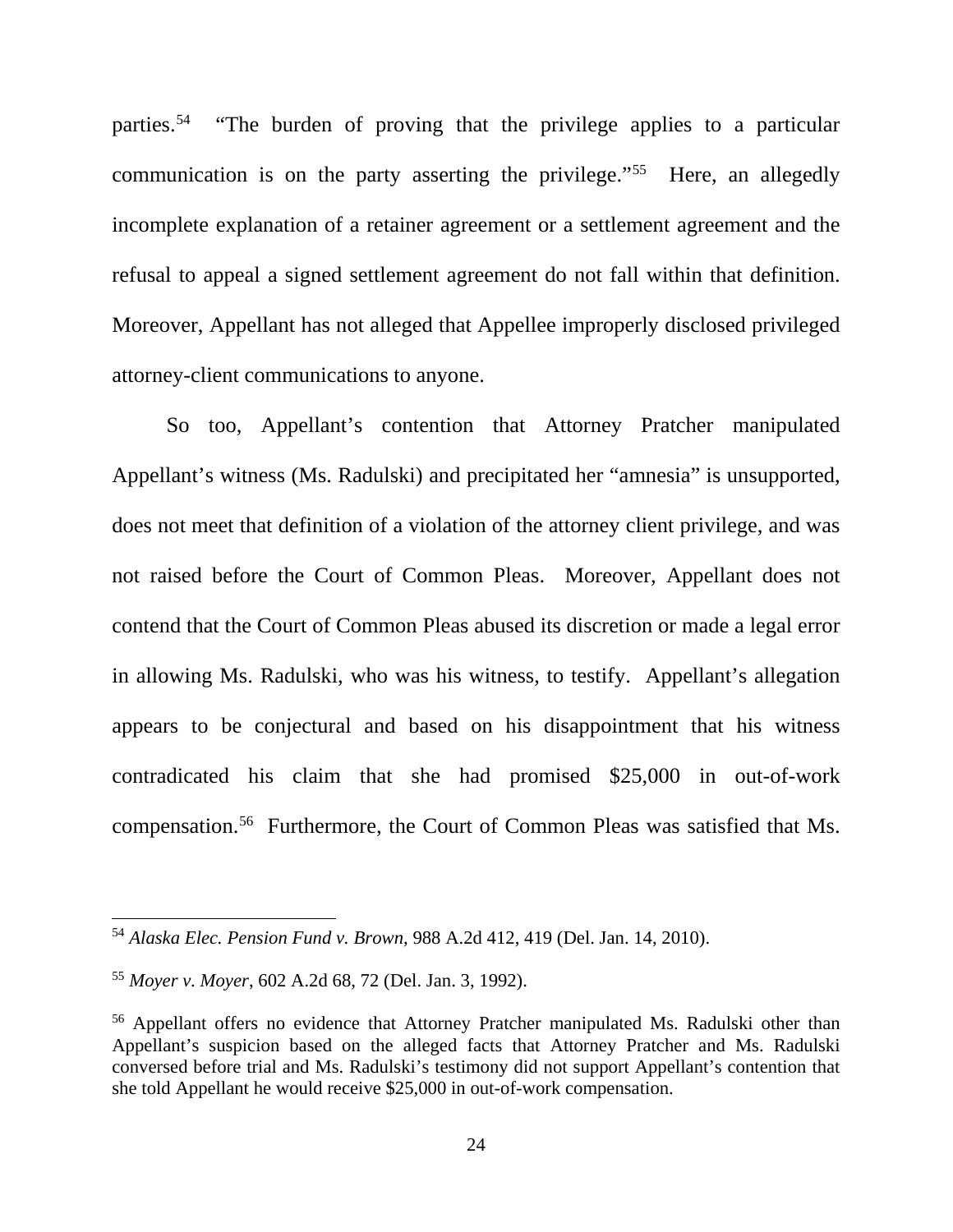Radulski testified to the best of her ability.<sup>[57](#page-25-0)</sup> Additionally, Ms. Becker, also Appellant's witness, also contradicted his claim when she testified that GEICO never delineates compensation when offering a settlement agreement.

Appellant provided no corroborative evidence of his claim that "Ryan" from the attorney's office had made promises as to lost wages or that GEICO had promised \$25,000. Appellant also did not present evidence that it was ever GEICO's practice to pay lost wages separately from a global settlement agreement. The law is clear that the Court has "broad discretion to weigh evidence and assess witness credibility." Here, the Court of Common Pleas did not commit error or abuse its discretion in finding that the evidence did not support Appellant's case. [58](#page-25-1)

 Appellant's final argument (that he was allegedly denied his right to appeal the settlement agreement and sue the other driver) also fails. The record establishes that Appellant voluntarily signed the settlement agreement and, although Appellee refused to appeal the settlement, Appellee did not prevent him from pursuing an appeal. Indeed, Appellant admits that Attorney Pratcher told him that he could seek another attorney to request an appeal of the settlement agreement.<sup>[59](#page-25-2)</sup>

<span id="page-25-0"></span><sup>&</sup>lt;sup>57</sup> The Court of Common Pleas stated that "[Ms. Radulski] answered the questions that were put to her to the best of her ability." Trial Transcript, at 81.

<span id="page-25-1"></span><sup>58</sup> *Dryden v. Jang's Landscaping, Inc*., 2011 WL 1848892, at \*3 (Del. Super. Apr. 26, 2011).

<span id="page-25-2"></span><sup>&</sup>lt;sup>59</sup> Appellant states: "I then asked [Attorney Pratcher] if we could appeal the case, he wouldn't, so he gave me the information for the mediator to contact and also referred me to another lawyer."